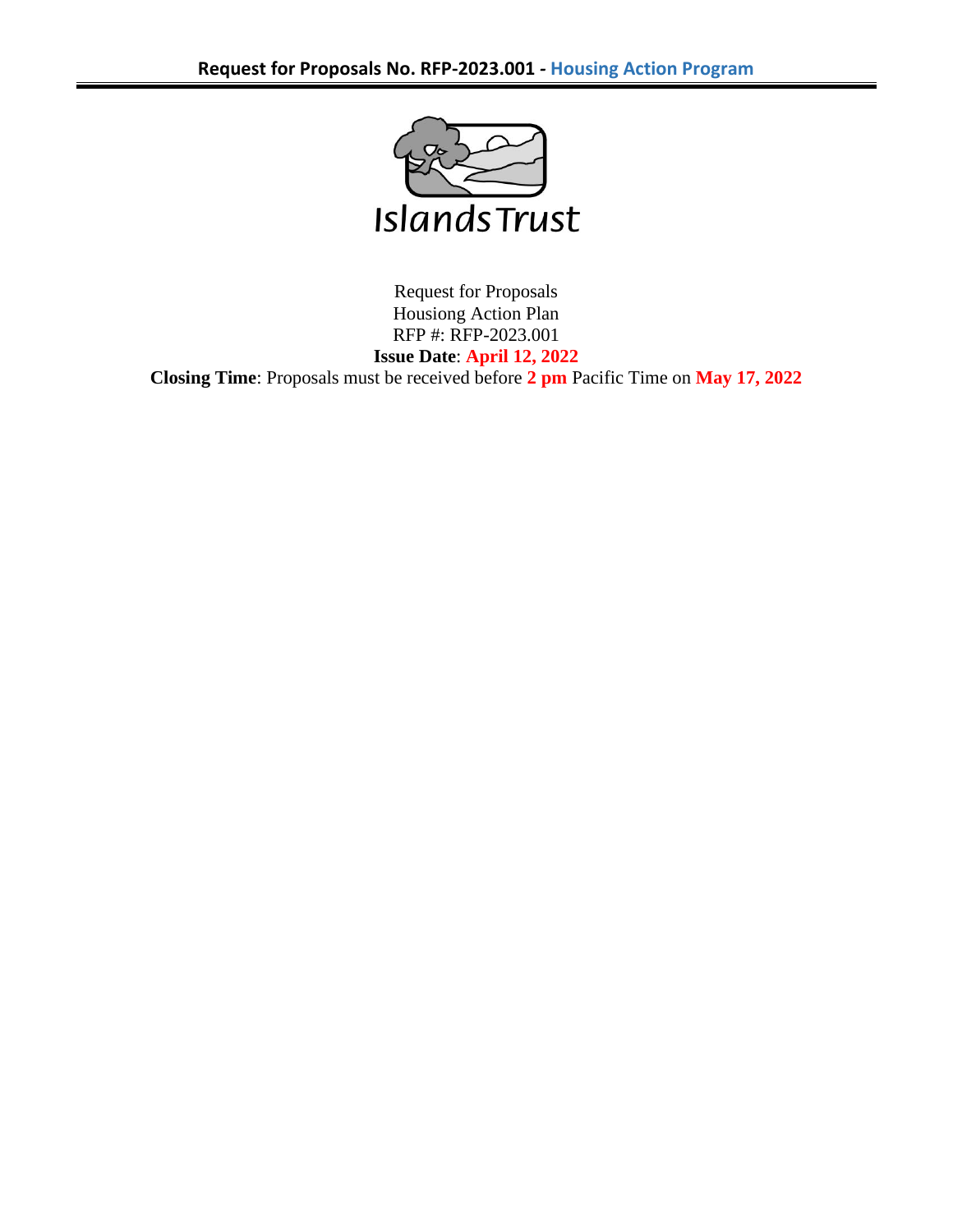**THE ISLANDS TRUST CONTACT PERSON:** All enquiries from proponents that are related to this Request for Proposals (RFP), including any requests for information and clarification, are to be directed, **in writing**, to the following person who will respond if time permits. Information obtained from any other source is not official and should not be relied upon. Enquiries and any responses will be recorded and may be distributed to all Proponents at the option of Island Trust. Enquiries will be received from proponents until **2 pm on May 17, 2022.**

**Louisa Garbo Islands Trust Local Planning Services Island Planner Email: [lgarbo@islandstrust.bc.ca](mailto:lgarbo@islandstrust.bc.ca)**

**DELIVERY OF PROPOSALS:** Proposals must be in English and must be submitted using one of the submission methods below, and must either (1) include a copy of this page that is signed by an authorized representative of the Proponent or (2) otherwise identify the RFP, identify the Proponent and include the signature of an authorized representative of the Proponent that confirms the Proponent's intent to be bound, or (3) be submitted by using the e-bidding key on BC Bid (if applicable), in accordance with the requirements set out in Section 2.2:

*BC Bid Electronic Submission:* Proponents may submit an electronic proposal using BC Bid. Proposals must be submitted in accordance with the BC Bid requirements and e-bidding key requirements (found at [www.bcbid.ca\)](http://www.bcbid.ca/). Only pre-authorized electronic bidders registered on the BC Bid system can submit an electronic proposal using the BC Bid system. Use of an e-bidding key is effective as signature.

*Email Submission:* Proponents may submit an electronic proposal by email. Proposals submitted by email must be submitted to [procecon@gov.bc.ca](mailto:procecon@gov.bc.ca) in accordance with the instructions at Section 2.3 of this RFP.

Regardless of submission method, proposals must be received before Closing Time to be considered.

**A proposal is deemed to incorporate the Confirmation of Proponent's Intent to Be Bound below, without alteration.**

### **CONFIRMATION OF PROPONENT'S INTENT TO BE BOUND:**

The enclosed proposal is submitted in response to the referenced Request for Proposals, including any Addenda. By submitting a proposal, the Proponent agrees to all of the terms and conditions of the RFP including the following:

- a) The Proponent has carefully read and examined the entire Request for Proposals;
- b) The Proponent has conducted such other investigations as were prudent and reasonable in preparing the proposal; and
- c) The Proponent agrees to be bound by the statements and representations made in its proposal.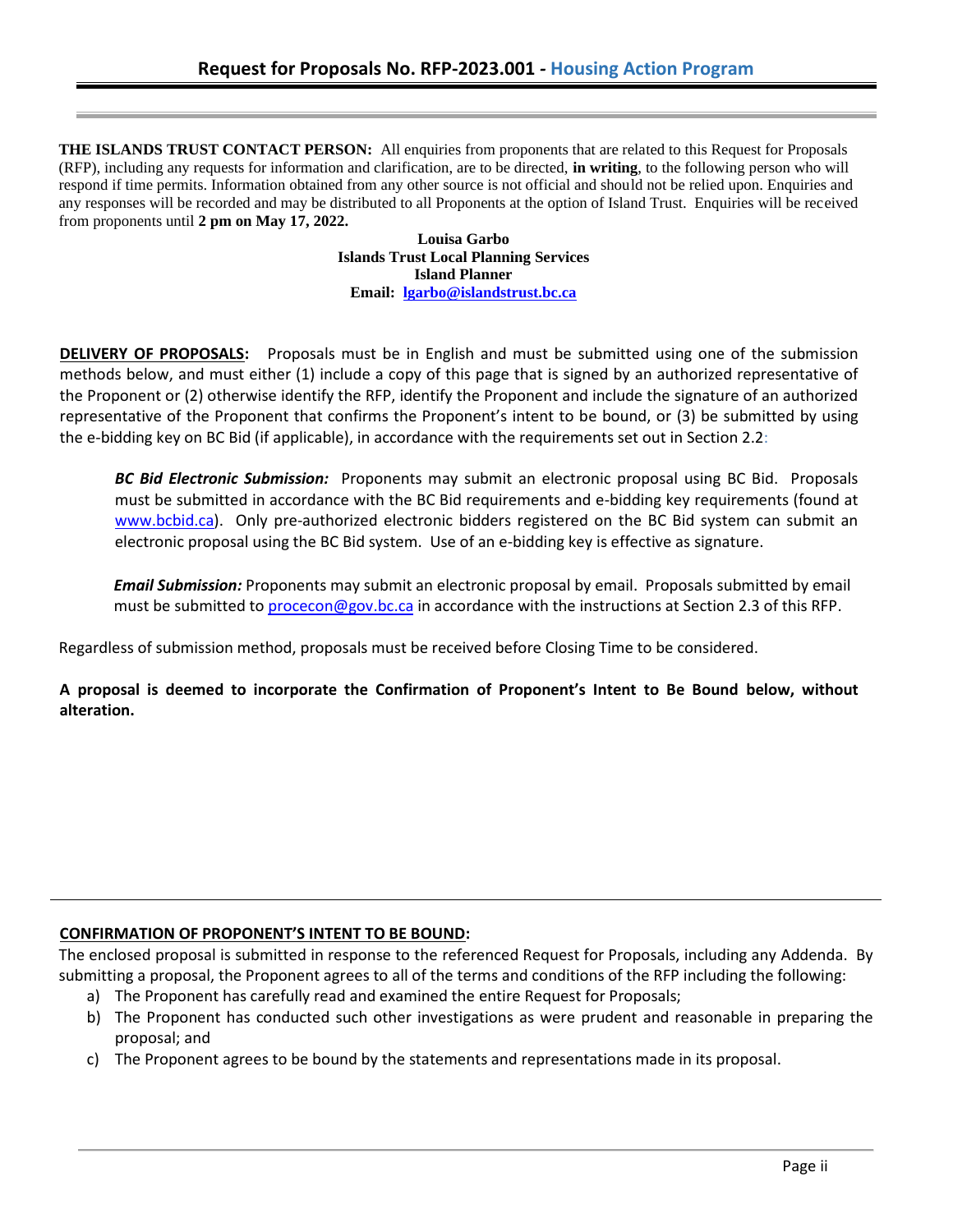**PROPONENT NAME (please print): \_\_\_\_\_\_\_\_\_\_\_\_\_\_\_\_\_\_\_\_\_\_\_\_\_\_\_\_\_\_\_\_\_\_\_\_\_\_\_\_\_\_\_\_\_\_\_\_\_\_\_\_\_\_\_\_\_\_\_\_\_\_\_\_\_\_\_\_\_\_\_\_\_\_\_\_\_\_**

**NAME OF AUTHORIZED REPRESENTATIVE (please print): \_\_\_\_\_\_\_\_\_\_\_\_\_\_\_\_\_\_\_\_\_\_\_\_\_\_\_\_\_\_\_\_\_\_\_\_\_\_\_\_\_\_\_\_\_\_\_\_\_\_\_\_\_\_\_\_\_\_\_\_**

**SIGNATURE OF AUTHORIZED REPRESENTATIVE: \_\_\_\_\_\_\_\_\_\_\_\_\_\_\_\_\_\_\_\_\_\_\_\_\_\_\_\_\_\_\_\_\_\_\_\_\_\_\_\_\_\_\_\_\_\_\_\_\_\_\_\_\_\_\_\_\_\_\_\_\_\_\_\_\_\_\_**

**DATE (please print): \_\_\_\_\_\_\_\_\_\_\_\_\_\_\_\_\_\_\_\_\_\_\_\_\_\_\_\_\_\_\_\_\_\_\_\_\_\_\_\_\_\_\_\_\_\_\_\_\_\_\_\_\_\_\_\_\_\_\_\_\_\_\_\_\_\_\_\_\_\_\_\_\_\_\_\_\_\_\_\_\_\_\_\_\_\_\_\_\_\_**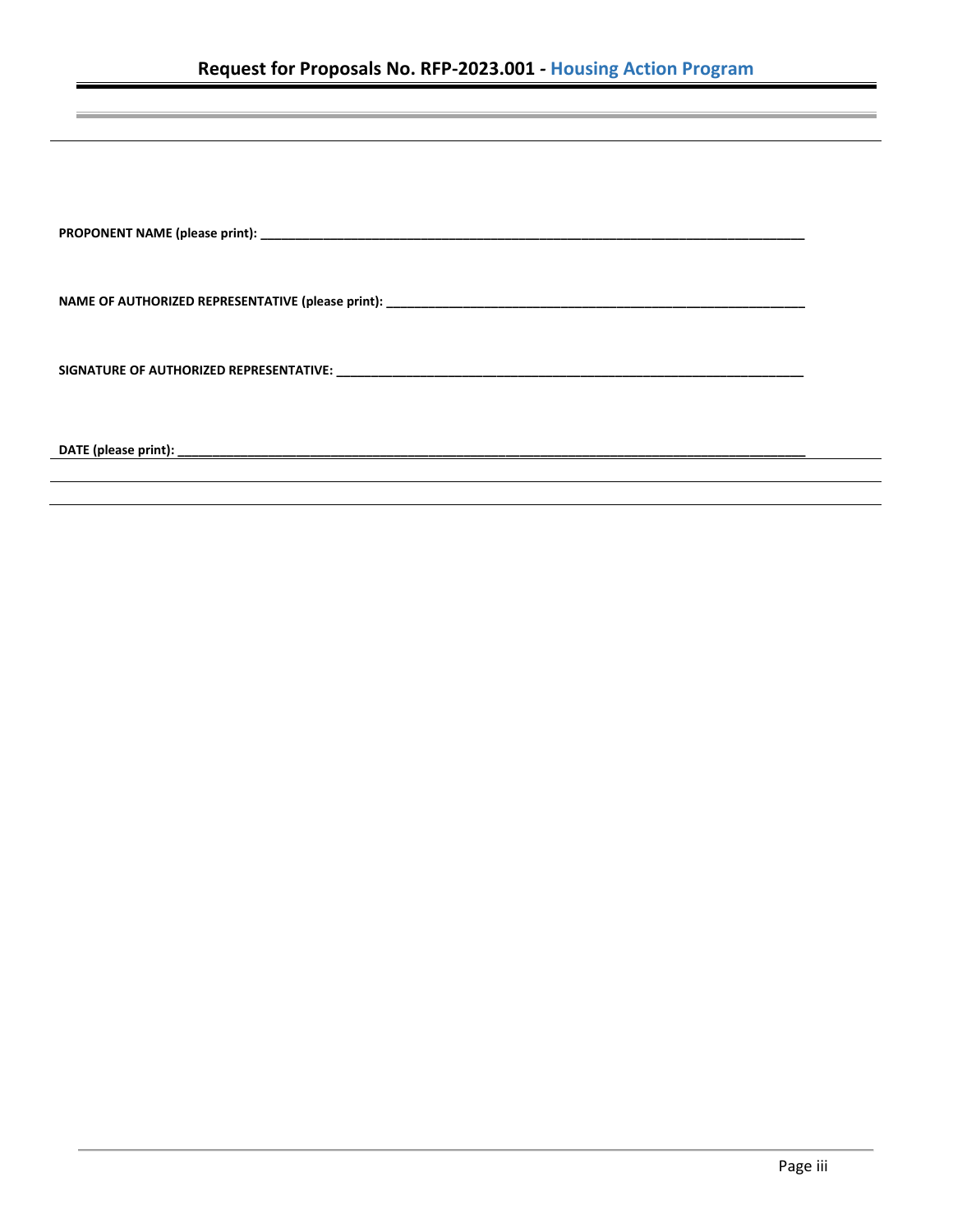# **TABLE OF CONTENTS**

| 1                |       |  |  |
|------------------|-------|--|--|
| $\overline{2}$   |       |  |  |
| 3                |       |  |  |
|                  | 3.1   |  |  |
|                  | 3.2   |  |  |
| $\boldsymbol{4}$ |       |  |  |
|                  | 4.1   |  |  |
|                  | 4.2   |  |  |
| 5                |       |  |  |
|                  | 5.1   |  |  |
|                  | 5.1.1 |  |  |
|                  | 5.1.2 |  |  |
|                  | 5.2   |  |  |
|                  | 5.2.1 |  |  |
|                  | 5.2.2 |  |  |
|                  | 5.3   |  |  |
| 6                |       |  |  |
| $\overline{7}$   |       |  |  |
|                  | 7.1   |  |  |
|                  | 7.2   |  |  |
|                  | 7.3   |  |  |
|                  |       |  |  |
|                  |       |  |  |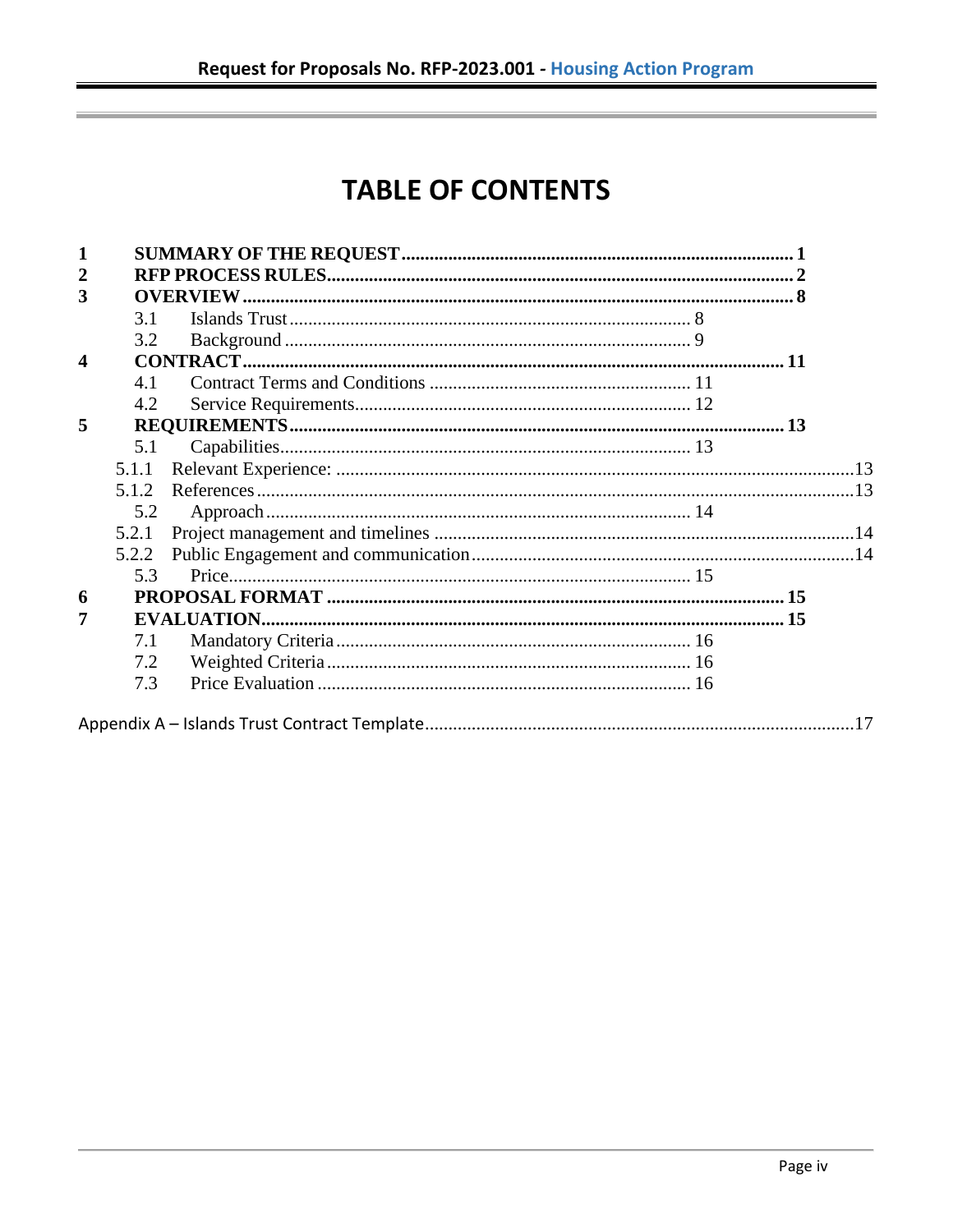# <span id="page-4-0"></span>**1 SUMMARY OF THE REQUEST**

The Salt Spring Island Local Trust Committee (SSI LTC) is seeking consulting services to deliver a public engagement program for the Housing Action Program. See th[e project link](https://islandstrust.bc.ca/housing-action-program-2/) for all relevant information, including staff reports, project charter, and a public engagement framework. The main objective of the Housing Action Program (HAP) is to explore options that support the creation of diverse housing options without causing harm to the ecosystem or depleting the finite natural resources on Salt Spring Island. The SS LTC has appointed a Housing Action Program Task Force (an advisory planning commission) to provide guidance and feedback to the SS LTC on the HAP. An amendment to the Salt Spring Island Official Community Plan (OCP) will likely be required to implement the HAP's objectives, and the recommendations from the Task Force.

Islands Trust is a federation of special-purpose governments entrusted with a provincial mandate to preserve and protect over 450 islands and surrounding waters in the Salish Sea.

Islands Trust is now soliciting submissions from qualified firms to lead the Housing Action Program Public Engagement Activities, working closely together with Islands Trust staff. This work must be completed by August 30, 2022, consistent with the Scope of Services identified in this RFP. The expected range for this project is \$30,000 to \$35,000 CAN.

| <b>Milestones</b>                      | <b>Schedule</b>                  |
|----------------------------------------|----------------------------------|
| RFP closing date                       | May 17, 2022 at 2:00 p.m.        |
| <b>Award Contract</b>                  | June 1, 2022                     |
| Kick off meetings(s)                   | June 6, 2022                     |
| Project development and implementation | June 10, 2022 to August 30, 2022 |
| Final deliverables due                 | August 30, 2022                  |
| Contract ends                          | September 6, 2022                |

Further details related to the scope and requirements of this opportunity can be found within this RFP.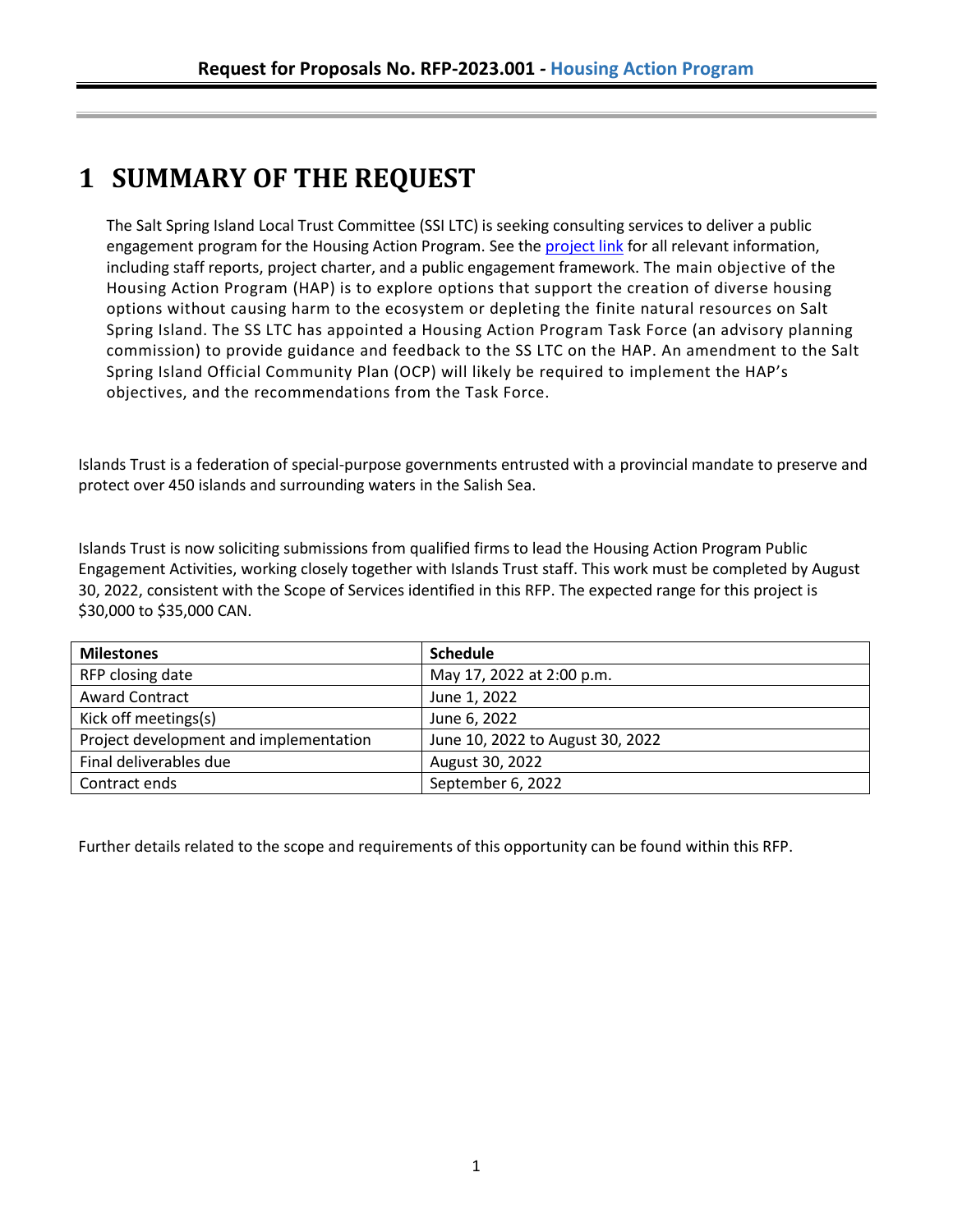## <span id="page-5-0"></span>**2 RFP PROCESS RULES**

### **2.1 Definitions**

Throughout this Request for Proposals, the following definitions apply:

"**Addenda**" means all additional information regarding this RFP including amendments to the RFP; "**BC Bid**" means the BC Bid website located at

### [www.bcbid.ca;](http://www.bcbid.ca/)

"**Closing Location**" includes the location or email address for submissions indicated on the cover page of this RFP, or BC Bid, as applicable;

"**Closing Time**" means the closing time and date for this RFP as set out on the cover page of this RFP; "**Contract**" means the written agreement resulting from the RFP executed by the Province and the successful Proponent;

"**Contractor**" means the successful Proponent to the RFP who enters into a Contract with the Province;

"**Government Contact**" means the individual named as the contact person for the Province in the RFP;

"**Government Electronic Mail System**" or "**GEMS**" means the electronic mail system of the Province; "**Ministry**" means the Islands Trust.

"**must**", or "**mandatory**" means a requirement that must be met in order for a proposal to receive consideration;

"**Proponent**" means a person or entity (excluding its parent, subsidiaries or other affiliates) with the legal capacity to contract, that submits a proposal in response to the RFP;

"**proposal**" means a written response to the RFP that is submitted by a Proponent;

"**Province**" means Her Majesty the Queen in Right of the Province of British Columbia and includes the Ministry and Islands Trust;

"**Request for Proposals**" or "**RFP**" means the solicitation described in this document, including any attached or referenced appendices, schedules or exhibits and as may be modified in writing from time to time by the Province by Addenda;

"**should**", "**may**" or "**weighted**" means a requirement having a significant degree of importance to the objectives of the Request for Proposals; and

"**Tax Verification Letter**" means a letter issued by the Province's Ministry of Finance to verify that a Proponent meets its applicable B.C. corporate income tax filing obligations and provincial sales tax (PST) filing and payment obligations, which may be required to be produced by a Proponent as a

condition of Contract finalization, as described in Section 2.29.

### **2.2 Acceptance of Terms and Conditions**

Submitting a proposal indicates acceptance of all the terms and conditions set out in the RFP, including those that follow and that are included in all appendices and any Addenda.

A proposal must be signed by a person authorized to sign on behalf of the Proponent with the intent to bind the Proponent to the RFP and to the statements and representations in the Proponent's proposal. A scanned copy of the signed cover page of this RFP is acceptable as is a cover letter identifying the Proponent, identifying the RFP and including a signature of an authorized representative of the Proponent that confirms the Proponent's intent to be bound. For proposals submitted via BC Bid attachment of the e-bidding key to an electronic proposal constitutes the signature of an authorized representative of the Proponent and is acceptable without additional signature.

#### **2.3 Submission of Proposals**

- a) Proposals must be submitted before Closing Time to the Closing Location using one of the submission methods set out on the cover page of this RFP. Proposals must not be sent by fax, except in the circumstances set out below. The Proponent is solely responsible for ensuring that, regardless of submission method selected, the Province receives a complete Proposal, including all attachments or enclosures, before the Closing Time.
- b) For electronic submissions (BC Bid or email), the following applies:
	- (i) The Proponent is solely responsible for ensuring that the complete electronic Proposal, including all attachments, is received before Closing Time;
	- (ii) The maximum size of each attachment must be 20 MB or less (Proponents are solely responsible for ensuring that email proposal submissions comply with any size restrictions imposed by the Proponent's internet service provider);
	- (iii) Proponents should submit email proposal submissions in a single email and avoid sending multiple email submissions for the same opportunity. If the file size of an electronic submission exceeds the applicable maximum size, the Proponent may make multiple submissions (BC Bid upload or multiple emails for the same opportunity) to reduce attachment file size to be within the maximum applicable size; Proponents should identify the order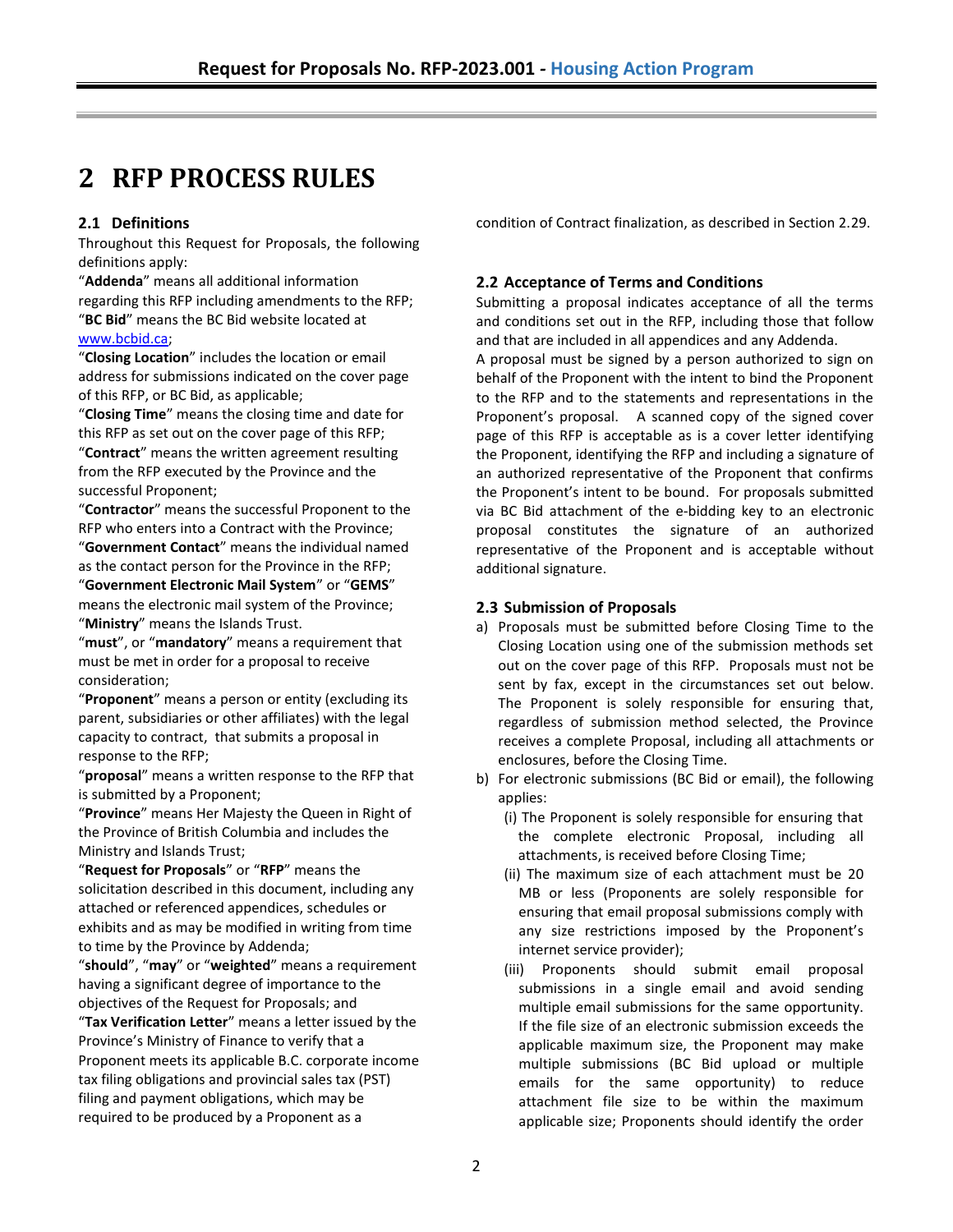and number of emails making up the email proposal submission (e.g. "email 1 of 3, email 2 of 3…");

- (iv) For email proposal submissions sent through multiple emails the Province reserves the right to seek clarification or reject the proposal if the Province is unable to determine what documents constitute the complete proposal;
- (v)Attachments must not be compressed, must not contain a virus or malware, must not be corrupted and must be able to be opened. Proponents submitting by electronic submission are solely responsible for ensuring that any emails or attachments are not corrupted. The Province may reject proposals that are compressed, cannot be opened or that contain viruses or malware or corrupted attachments.
- c) Only pre-authorized e-bidders registered on BC Bid can submit electronic bids on BC Bid. BC Bid is a subscription service (\$150 per year) and the registration process may take two business days to complete. If using this submission method, Proponents should refer to the BC Bid website or contact BC Bid Helpdesk at 250-387-7301 for more information. An electronic proposal submitted on BC Bid must be submitted using the e-bidding key of an authorized representative of the Proponent. Using the e-bidding key of a subcontractor is not acceptable.
- d) For email proposal submissions, including any notices of amendment or withdrawal referred to in Section 2.9, the subject line of the email and any attachment should be clearly marked with the name of the Proponent, the RFP number and the project or program title.
- e) The Province strongly encourages Proponents using electronic submissions to submit proposals with sufficient time to complete the upload and transmission of the complete proposal and any attachments before Closing Time.
- f) The Proponent bears all risk associated with delivering its Proposal by electronic submission, including but not limited to delays in transmission between the Proponent's computer and the Government Electronic Mail System or BC Bid.
- g) While the Province may allow for email proposal submissions, the Proponent acknowledges that email transmissions are inherently unreliable. The Proponent is solely responsible for ensuring that its complete email proposal submission and all attachments have been received before Closing

Time. If the Government Electronic Mail System rejects an email proposal submission for any reason, and the Proponent does not resubmit its proposal by the same or other permitted submission method before Closing Time, the Proponent will not be permitted to resubmit its proposal after Closing Time. The Proponent is strongly advised to contact the Government Contact immediately to arrange for an alternative submission method if:

- (i) the Proponent's email proposal submission is rejected by the Government Electronic Mail System; or
- (ii) the Proponent does not receive an automated response email from the Province confirming receipt of the email and all attachments within a half hour of the time the email proposal submission was sent by the Proponent.

An alternate submission method may be made available, at the Province's discretion, commencing one half hour before the Closing Time, and it is the Proponent's sole responsibility for ensuring that a complete proposal (and all attachments) submitted using an approved alternate submission method is received by the Province before the Closing Time. The Province makes no guarantee that an alternative submission method will be available or that the method available will ensure that a Proponent's proposal is received before Closing Time.

### **2.4 Additional Information**

All Addenda will be posted on BC Bid. It is the sole responsibility of the Proponent to check for Addenda on BC Bid. Proponents are strongly encouraged to subscribe to BC Bid's email notification service to receive notices of Addenda.

### **2.5 Late Proposals**

Proposals will be marked with their receipt time at the Closing Location. Only complete proposals received and marked before the Closing Time will be considered to have been received on time. Proposals received late will be marked late and not considered or evaluated. In case of a dispute, the proposal receipt time as recorded by the Province at the Closing Location will prevail whether accurate or not.

### **2.6 Proposal Validity**

Proposals will be open for acceptance for at least 90 days after the Closing Time.

### **2.7 Firm Pricing**

Prices will be firm for the entire Contract period unless the RFP specifically states otherwise.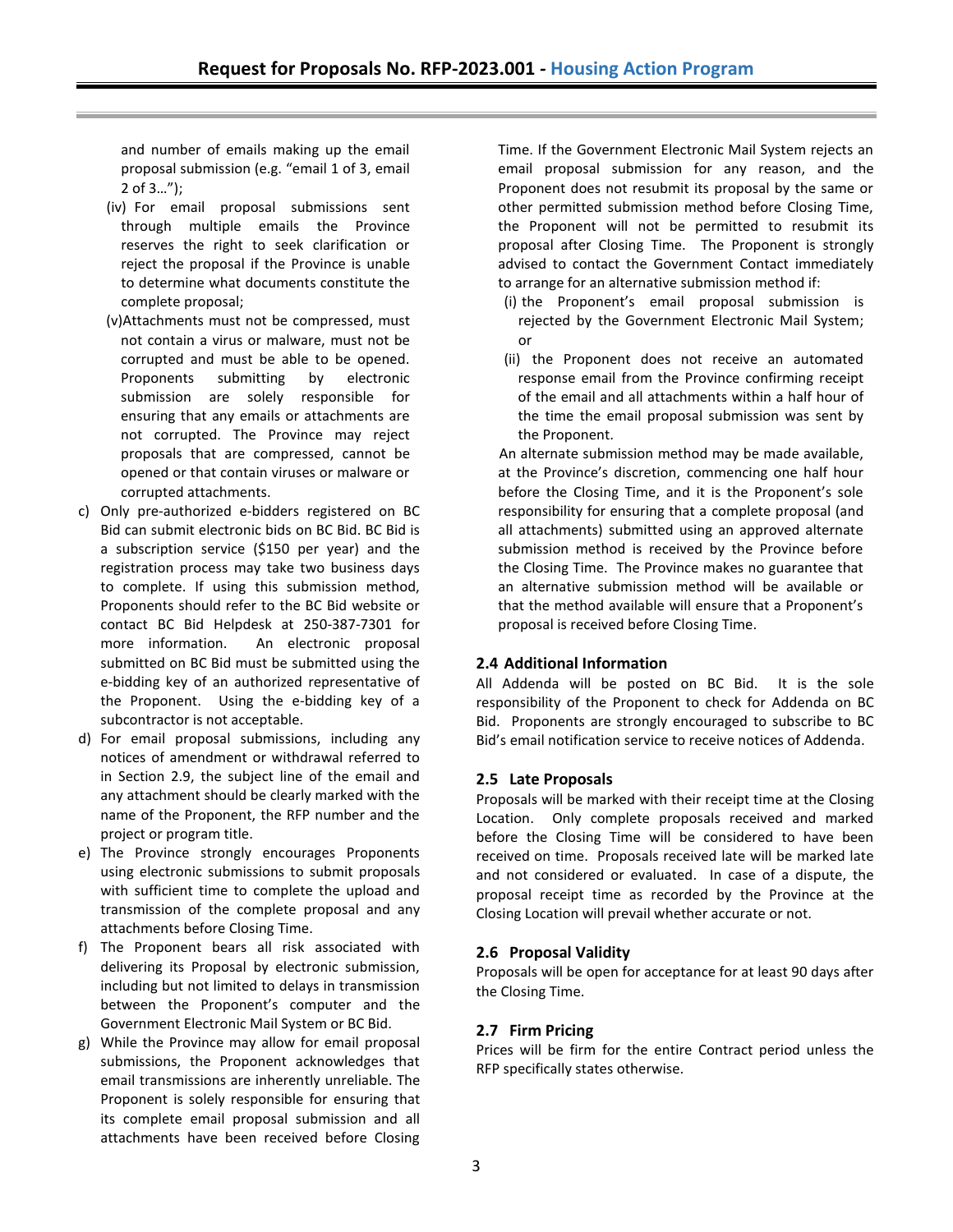### **2.8 Completeness of Proposal**

By submitting a proposal, the Proponent warrants that, if the RFP is to design, create or provide a system or manage a program, all components required to run the system or manage the program have been identified in the proposal or will be provided by the Contractor at no additional charge.

### **2.9 Changes to Proposals**

By submitting a clear and detailed written notice, the Proponent may amend or withdraw its proposal before the Closing Time. Unless the RFP otherwise provides, Proponents should use a consistent submission method for submitting proposals and any amendments or withdrawals. Upon Closing Time, all proposals become irrevocable. The Proponent will not change any part of its proposal after the Closing Time unless requested by the Province for purposes of clarification.

### **2.10 Conflict of Interest/No Lobbying**

- a) A Proponent may be disqualified if the Proponent's current or past corporate or other interests, or those of a proposed subcontractor, may, in the Province's opinion, give rise to an actual or potential conflict of interest in connection with the services described in the RFP. This includes, but is not limited to, involvement by a Proponent in the preparation of the RFP or a relationship with any employee, contractor or representative of the Province involved in preparation of the RFP, participating on the evaluation committee or in the administration of the Contract. If a Proponent is in doubt as to whether there might be a conflict of interest, the Proponent should consult with the Government Contact prior to submitting a proposal. By submitting a proposal, the Proponent represents that it is not aware of any circumstances that would give rise to a conflict of interest that is actual or potential, in respect of the RFP.
- b) A Proponent must not attempt to influence the outcome of the RFP process by engaging in lobbying activities. Any attempt by the Proponent to communicate for this purpose directly or indirectly with any employee, contractor or representative of the Province, including members of the evaluation committee and any elected officials of the Province, or with the media, may result in disqualification of the Proponent.

### **2.11 Subcontractors**

- a) Unless the RFP states otherwise, the Province will accept proposals where more than one organization or individual is proposed to deliver the services described in the RFP, so long as the proposal identifies the lead entity that will be the Proponent and that will have sole responsibility to deliver the services under the Contract. The Province will enter into a Contract with the Proponent only. The evaluation of the Proponent will include evaluation of the resources and experience of proposed sub-contractors, if applicable.
- b) All subcontractors, including affiliates of the Proponent, should be clearly identified in the proposal.
- c) A Proponent may not subcontract to a firm or individual whose current or past corporate or other interests, may, in the Province's opinion, give rise to an actual or potential conflict of interest in connection with the services described in the RFP. This includes, but is not limited to, involvement by the firm or individual in the preparation of the RFP or a relationship with any employee, contractor or representative of the Province involved in preparation of the RFP, participating on the evaluation committee or in the administration of the Contract. If a Proponent is in doubt as to whether a proposed subcontractor might be in a conflict of interest, the Proponent should consult with the Government Contact prior to submitting a proposal. By submitting a proposal, the Proponent represents that it is not aware of any circumstances that would give rise to a conflict of interest that is actual or potential, in respect of the RFP.
- d) Where applicable, the names of approved subcontractors listed in the proposal will be included in the Contract. No additional subcontractors will be added nor other changes made to this list in the Contract without the written consent of the Province.

### **2.12 Evaluation**

- a) Proposals will be assessed in accordance with the evaluation criteria. The Province will be under no obligation to receive further information, whether written or oral, from any Proponent. The Province is under no obligation to perform any investigations or to otherwise verify any statements or representations made in a proposal.
- b) Proposals from not-for-profit agencies will be evaluated against the same criteria as those received from any other Proponents.
- c) The Province may consider and evaluate any proposals from other jurisdictions on the same basis that the government purchasing authorities in those jurisdictions would treat a similar proposal from a British Columbia supplier.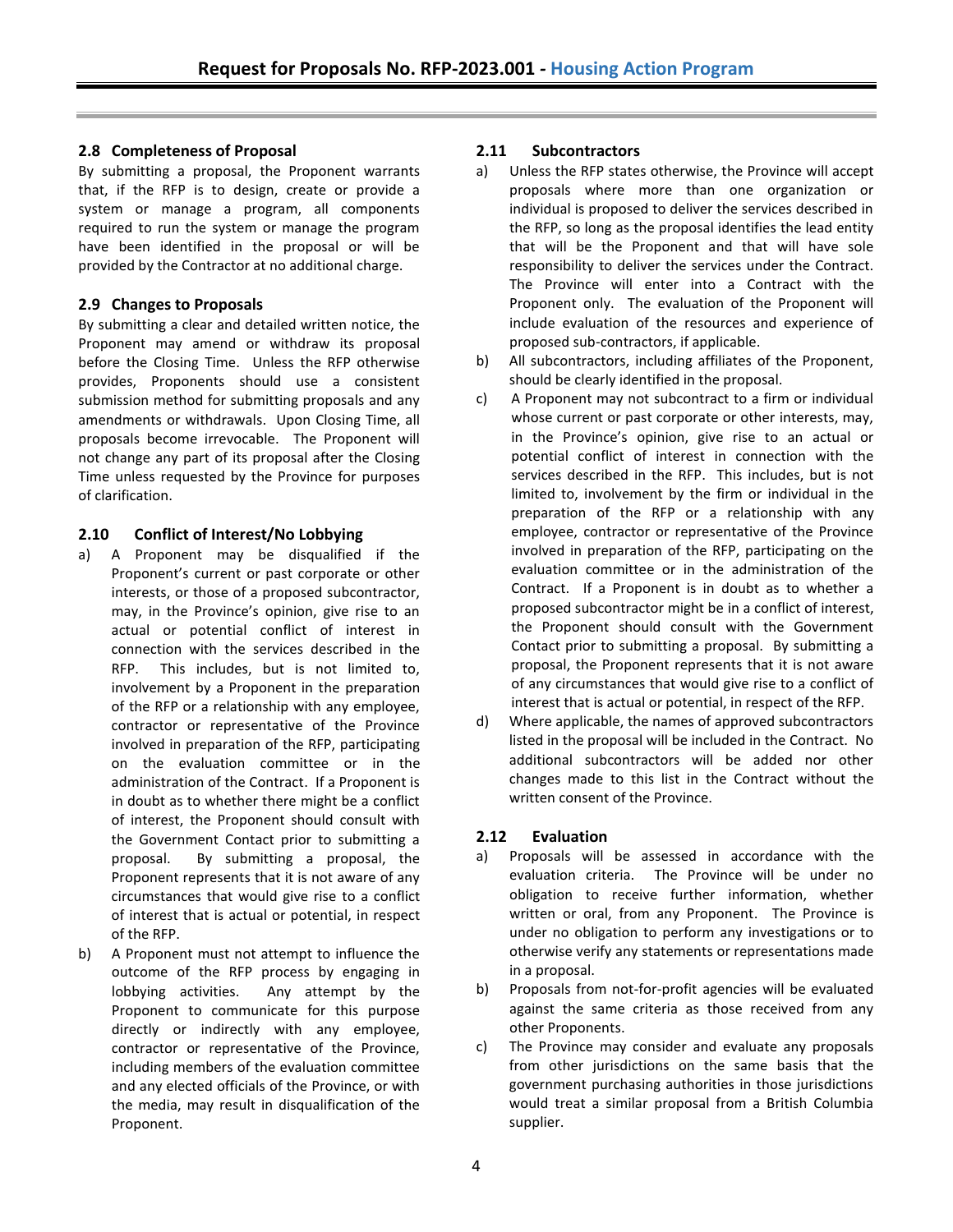### **2.13 Contract**

- a) By submitting a proposal, the Proponent agrees that should its proposal be successful the Proponent will enter into a Contract with the Province on substantially the same terms and conditions set out in Appendix A and such other terms and conditions to be finalized to the satisfaction of the Province, if applicable.
- b) Written notice to a Proponent that it has been identified as the successful Proponent and the subsequent full execution of a written Contract will constitute a Contract for the goods or services, and no Proponent will acquire any legal or equitable rights or privileges relative to the goods or services until the occurrence of both such events.

### **2.14 Contract Finalization Delay**

If a written Contract cannot be finalized with provisions satisfactory to the Province within thirty days of notification of the successful Proponent, the Province may, at its sole discretion at any time thereafter, terminate discussions with that Proponent and either commence finalization of a Contract with the next qualified Proponent or choose to terminate the RFP process and not enter into a Contract with any of the Proponents.

### **2.15 Debriefing**

At the conclusion of the RFP process, all Proponents will be notified. Proponents may request a debriefing meeting with the Province.

### **2.16 Proponents' Expenses**

Proponents are solely responsible for their own expenses in participating in the RFP process, including costs in preparing a proposal and for subsequent finalizations with the Province, if any. The Province will not be liable to any Proponent for any claims, whether for costs, expenses, damages or losses incurred by the Proponent in preparing its proposal, loss of anticipated profit in connection with any final Contract, or any other matter whatsoever.

### **2.17 Limitation of Damages**

By submitting a proposal, the Proponent agrees that it will not claim damages, for whatever reason, relating to the Contract or in respect of the competitive process, in excess of an amount equivalent to the reasonable costs incurred by the Proponent in preparing its proposal and the Proponent, by submitting a proposal, waives any claim for loss of profits if no Contract is made with the Proponent.

### **2.18 Liability for Errors**

While the Province has used considerable efforts to ensure information in the RFP is accurate, the information contained in the RFP is supplied solely as a guideline for Proponents. The information is not guaranteed or warranted to be accurate by the Province, nor is it necessarily comprehensive or exhaustive. Nothing in the RFP is intended to relieve Proponents from forming their own opinions and conclusions with respect to the matters addressed in the RFP.

### **2.19No Commitment to Award**

The RFP should not be construed as an agreement to purchase goods or services. The lowest priced or any proposal will not necessarily be accepted. The RFP does not commit the Province in any way to award a Contract.

### **2.20No Implied Approvals**

Neither acceptance of a proposal nor execution of a Contract will constitute approval of any activity or development contemplated in any proposal that requires any approval, permit or license pursuant to any federal, provincial, regional district or municipal statute, regulation or by-law.

### **2.21 Legal Entities**

The Province reserves the right in its sole discretion to:

- a) disqualify a proposal if the Province is not satisfied that the Proponent is clearly identified;
- b) prior to entering into a Contract with a Proponent, request that the Proponent provide confirmation of the Proponent's legal status (or in the case of a sole proprietorship, the Proponent's legal name and identification) and certification in a form satisfactory to the Province that the Proponent has the power and capacity to enter into the Contract;
- c) not to enter into a Contract with a Proponent if the Proponent cannot satisfy the Province that it is the same legal entity that submitted the Proponent's proposal; and
- d) require security screenings for a Proponent who is a natural person, subcontractors and key personnel before entering into a Contract and decline to enter into a Contract with a Proponent or to approve a subcontractor or key personnel that fail to pass the security screenings to the Province's satisfaction.

### **2.22 Reservation of Rights**

In addition to any other reservation of rights set out in the RFP, the Province reserves the right, in its sole discretion:

a) to modify the terms of the RFP at any time prior to the Closing Time, including the right to cancel the RFP at any time prior to entering into a Contract with a Proponent;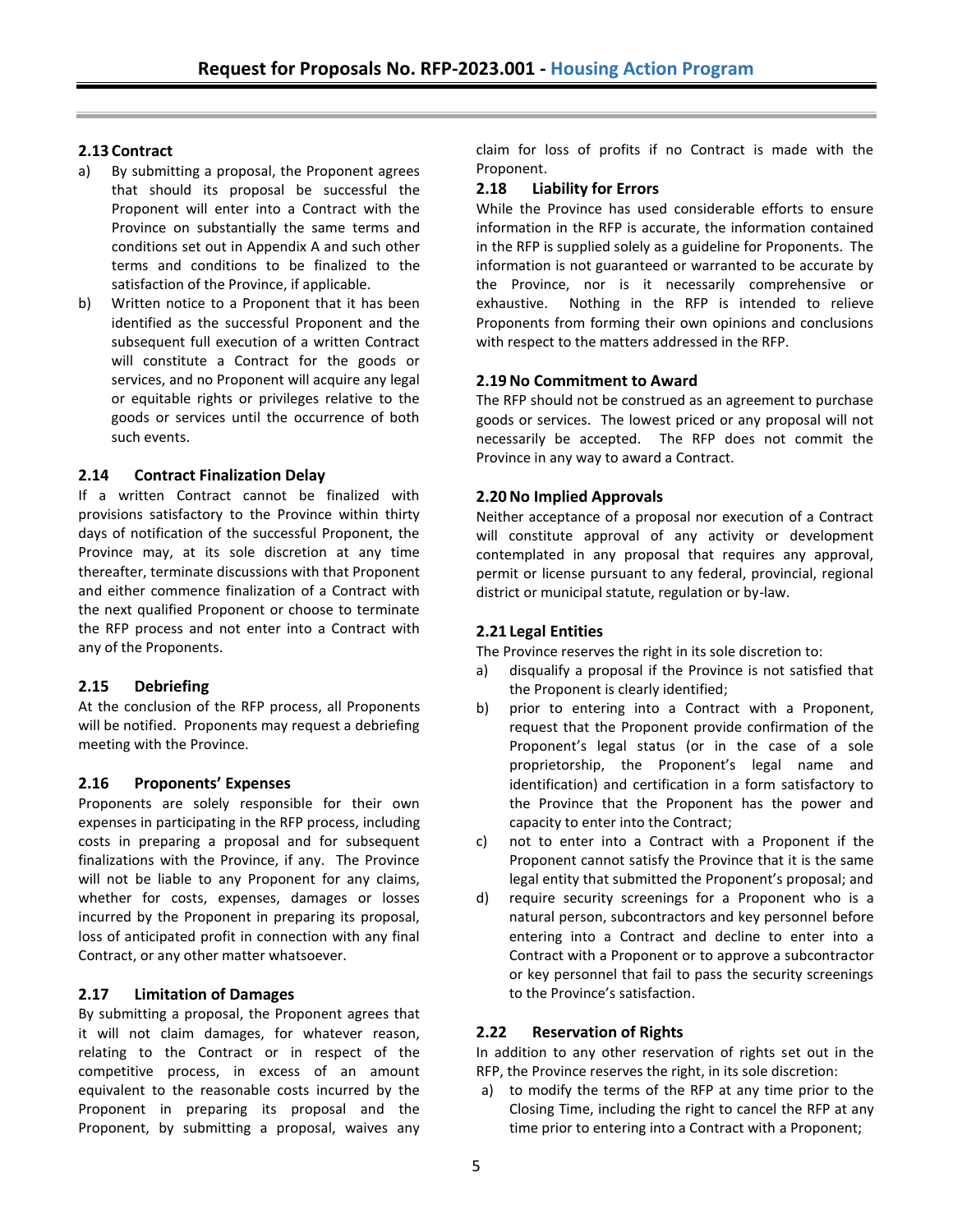- b) in accordance with the terms of the RFP, to accept the proposal or proposals that it deems most advantageous to itself;
- c) to waive any non-material irregularity, defect or deficiency in a proposal;
- d) to request clarifications from a Proponent with respect to its proposal, including clarifications as to provisions in its proposal that are conditional or that may be inconsistent with the terms and conditions of the RFP, without any obligation to make such a request to all Proponents, and consider such clarifications in evaluating the proposal;
- e) to reject any proposal due to unsatisfactory references or unsatisfactory past performance under contracts with the Province, or any material error, omission or misrepresentation in the proposal;
- f) at any time, to reject any or all proposals; and
- g) at any time, to terminate the competition without award and obtain the goods and services described in the RFP by other means or do nothing.

#### **2.23 Ownership of Proposals**

All proposals and other records submitted to the Province in relation to the RFP become the property of the Province and, subject to the provisions of the *Freedom of Information and Protection of Privacy Act* and the RFP, will be held in confidence. For more information on the application of the Act, go to **[http://www.cio.gov.bc.ca/cio/priv\\_leg/index.page](http://www.cio.gov.bc.ca/cio/priv_leg/index.page)**.

### **2.24 Copyright**

This document is subject to copyright and may be used, reproduced, modified and distributed to the extent necessary for the Proponent to prepare and submit a proposal.

### **2.25 Confidentiality Agreement**

The Proponent acknowledges that prior to the Closing Time it may be required to enter into a confidentiality agreement with the Province in order to obtain access to confidential materials relevant to preparing a proposal.

### **2.26 Alternative Solutions**

If more than one approach to deliver the services described in the RFP are offered, Proponents should submit the alternative approach in a separate proposal.

### **2.27 Collection and Use of Personal Information**

Proponents are solely responsible for familiarizing themselves, and ensuring that they comply, with the laws applicable to the collection and dissemination of information, including resumes and other personal information concerning employees and employees of any subcontractors. If the RFP requires Proponents to provide the Province with personal information of employees who have been included as resources in response to the RFP, Proponents will ensure that they have obtained written consent from each of those employees before forwarding such personal information to the Province. Such written consents should specify that the personal information may be forwarded to the Province for the purposes of responding to the RFP and used by the Province for the purposes set out in the RFP. The Province may, at any time, request the original consents or copies of the original consents from Proponents, and upon such request being made, Proponents will immediately supply such originals or copies to the Province.

### **2.28 Trade Agreements**

This RFP is covered by the following trade agreements:

- *.* a) Trade, Investment and Labour Mobility Agreement;
- b) New West Partnership Trade Agreement;
- c) Canadian Free Trade Agreement;

For more information, Proponents may contact the Government Contact.

### **2.29 Tax Verification Letter**

- a) As a condition of Contract finalization as described in Section 2.14, the successful Proponent (or any successor to that Proponent) will be required to provide the Ministry with a valid Tax Verification Letter, unless an exception applies as described below. If a Proponent is not able to produce the required Tax Verification Letter during Contract finalization, then the Province will be entitled to terminate discussions with that Proponent and proceed as described in Section 2.14.
- b) A Tax Verification Letter will not be required if:
	- (i) the Contract is valued at *less than* CAN\$100,000, including all fees, expenses and all options to extend or renew the Contract; or
	- (ii) the Contract is in relation to a government transfer as described in Chapter 21 of the Province's Core Policy and Procedures Manual.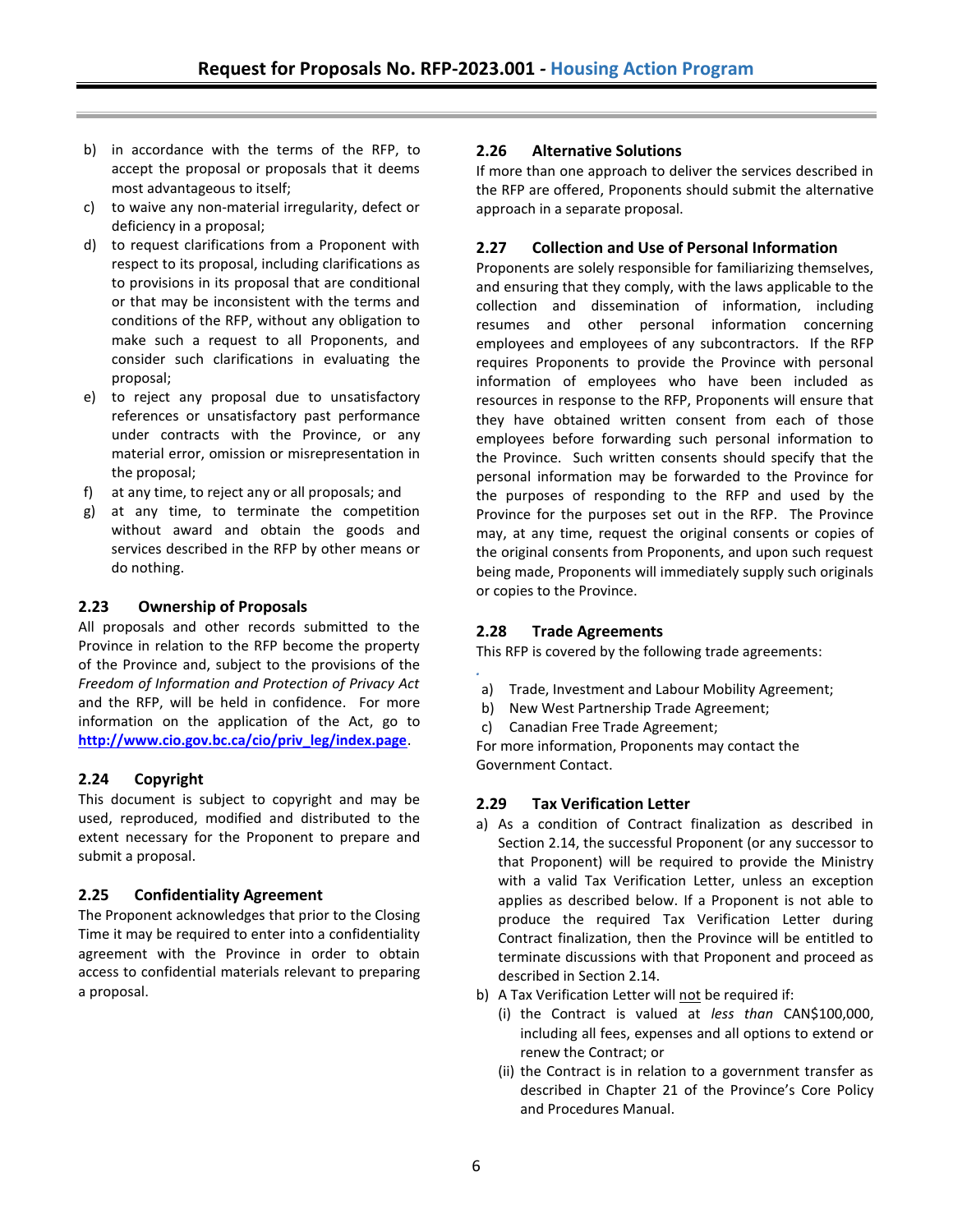c) If a Tax Verification Letter is required, the Contract will contain, in addition to all other applicable schedules, a schedule that describes the Tax Verification Letter requirements of the Contract.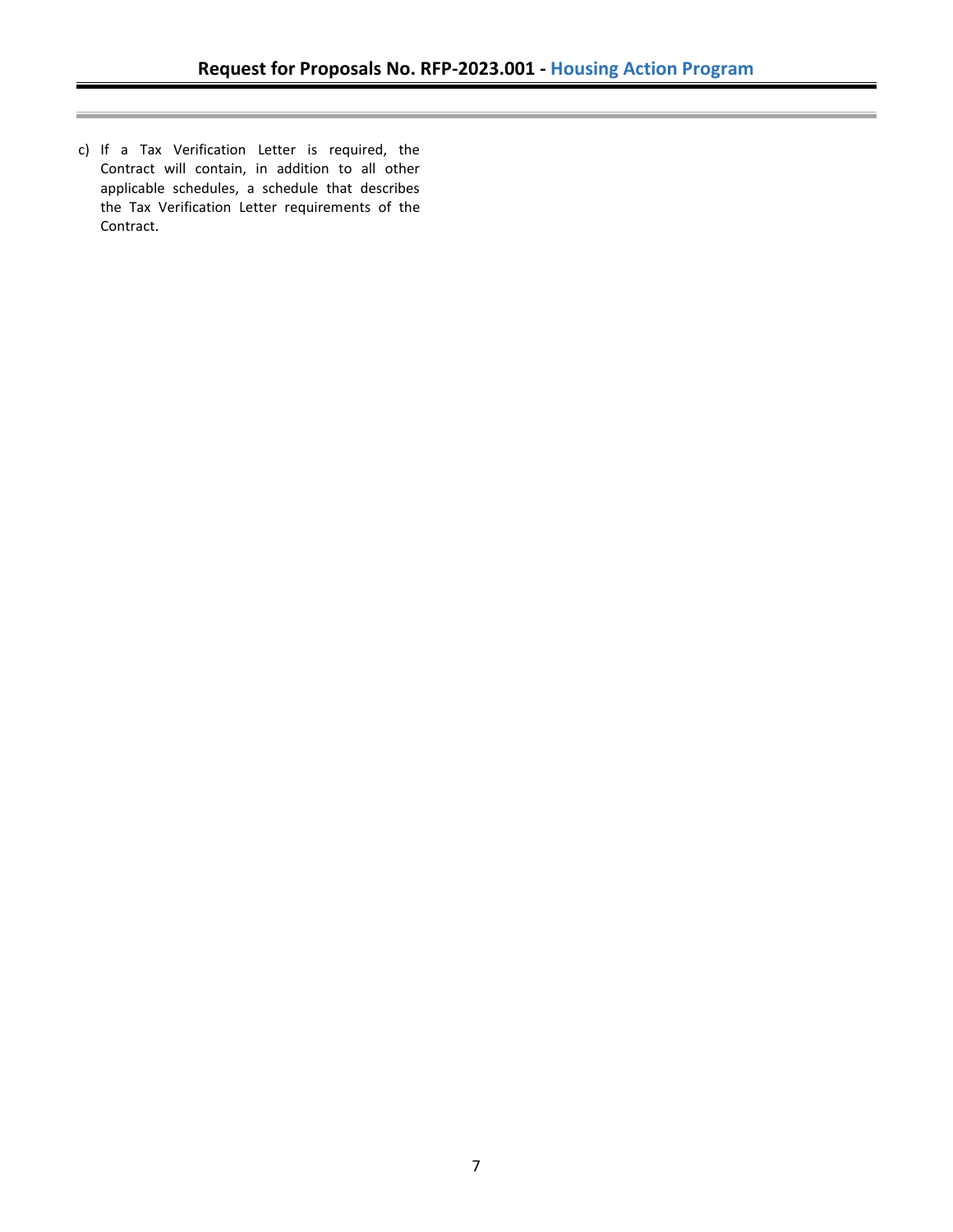# <span id="page-11-0"></span>**3 OVERVIEW**

## <span id="page-11-1"></span>**3.1 Islands Trust**

The Islands Trust Area covers 5,200 square kilometres and includes 13 major islands and over 450 smaller islands. The region is home to 26,000 residents, 10,000 non-resident property owners and is the homeland of over 28,000 Coast Salish Peoples. Islands Trust Council is committed to reconciliation and acknowledges that the Trust Area is located within the treaty lands and territories of the BOKEĆEN, K'ómoks, Lak <sup>w</sup>anan, Lyackson, MÁLEXEŁ, Qualicum, Quw'utsun Tribes, scəẃaθən məsteyəx<sup>w</sup>, Scia'new, səlilwəta?ł, SEMYOME, shíshálh, Skwxwú7mesh, Snaw-naw-as, Snuneymuxw, Spune'luxutth, SȾÁUTW̱, Stz'uminus, ɬaʔəmen, toq qaymɩxʷ, Ts'uubaa-asatx, Wei Wai Kum, We Wai Kai, WJOŁEŁP, WSIĶEM, Xeláltxw, Xwémalhkwu/?op qaymιx<sup>w</sup>, and x<sup>w</sup>məθk<sup>w</sup>əy̓əm First Nations. These Nations had and still have village sites, cultural areas, and spiritual areas in the lands and waters comprising the Trust Area.

The mandate of Islands Trust is "*to preserve and protect the Trust Area and its unique amenities and environment for the benefit of the residents of the Trust Area and of British Columbia, in cooperation with municipalities, regional districts, improvement districts, other persons and organizations, and the government of British Columbia*" (Islands Trust Act). The Trust Area features spectacular beauty, extensive archaeological and culturally important sites, and some of the worlds most endangered and biodiverse ecosystems.

Across the Trust Area, there are thirteen local trust areas and Bowen Island Municipality. Every four years, island residents elect two trustees to represent them on their local trust committee / Bowen Island Municipal Council and the regional Islands Trust Council. Local trust committees and Bowen Island Municipality make decisions about local land use planning and regulation. As a regional body, Trust Council acts on matters that affect the entire Islands Trust Area, including setting the annual budget; creating and monitoring a Trust-wide Strategic Plan; implementing and amending the Islands Trust Policy Statement; advocating on issues important to the entire region; and engaging with First Nations and other governments, agencies, and organizations to preserve and protect the Trust Area for future generations. Official community plans and land use bylaws in the Trust Area have a strong emphasis on preserving and protecting the unique amenities and environment of the region.



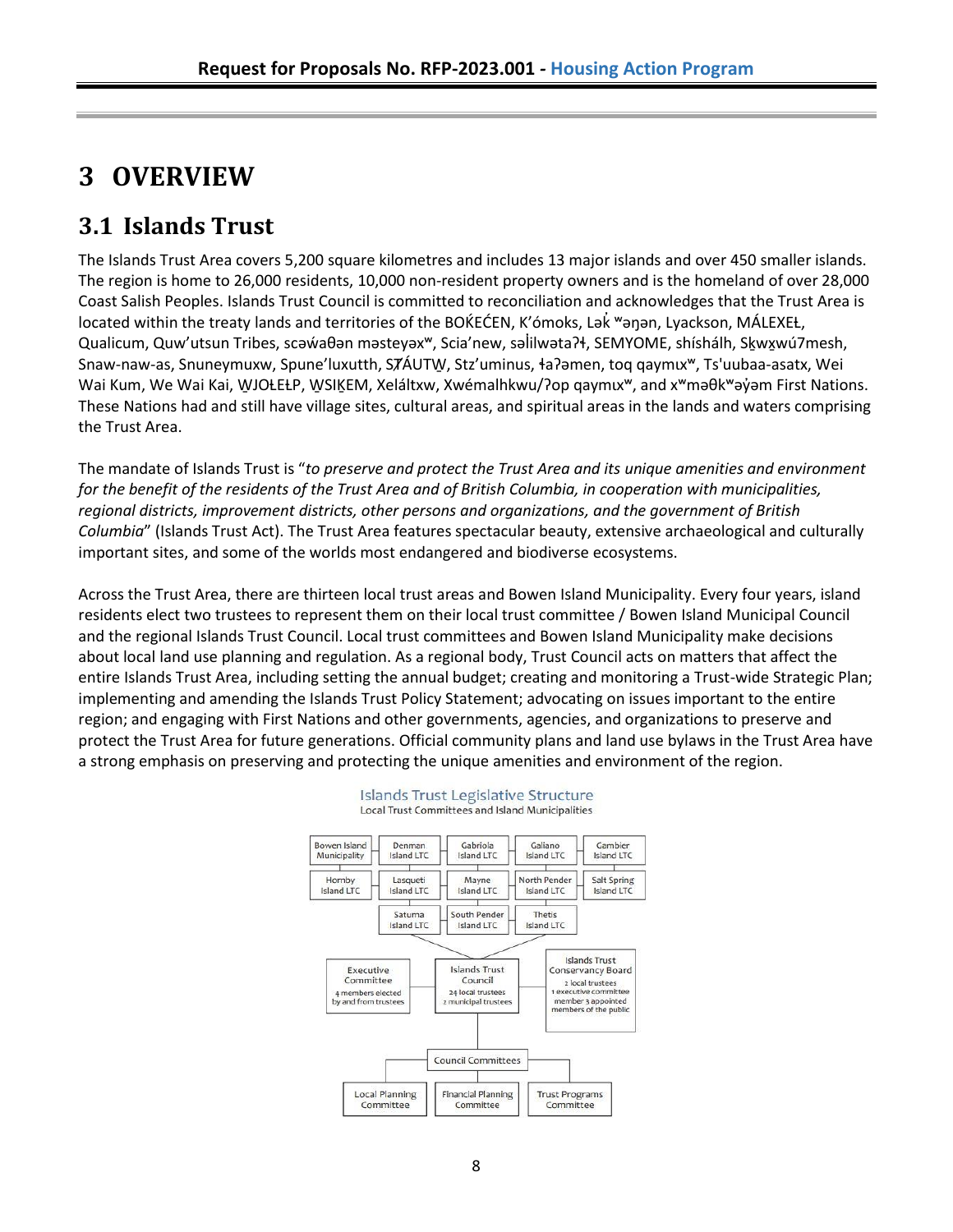For more information on Islands Trust, please visit: <https://islandstrust.bc.ca/about-us/>

## <span id="page-12-0"></span>**3.2 Background**

The Salt Spring Island Local Trust Committee (SSI LTC) is seeking consulting services to deliver a public engagement program for the Housing Action Program. See th[e project link](https://islandstrust.bc.ca/housing-action-program-2/) for all relevant information, including staff reports, project charter, and a public engagement framework. The main objective of the Housing Action Program (HAP) is to explore options that support the creation of diverse housing options without causing harm to the ecosystem or depleting the finite natural resources on Salt Spring Island. The SS LTC has appointed a Housing Action Program Task Force (an advisory planning commission) to provide guidance and feedback to the SS LTC on the HAP. An amendment to the Salt Spring Island Official Community Plan (OCP) will likely be required to implement the HAP's objectives, and the recommendations from the Task Force. The interested Consulting Team should keep this in mind in designing the activities as the outcome and feedback intend to assist in amending the SSI OCP on relevant housing policies.

### Efforts as of to date

Actions that are taken as of to date by staff since the adoption of the Housing Action Plan Project Charter:

- Early conversations with First Nations staff, the North Salt Spring Waterworks District, Capital Regional District (CRD), School District (SD64), Agricultural Land Commission (ALC), Salt Spring Fire Rescue (SSIFR), Salt Spring Island Arts Council, the Chamber of Commerce, the Ministry of Transportation and Infrastructure, harbour agencies, health service agencies, and various non-profit and community groups.
- A project page on the Islands Trust website serves as a clearinghouse of information.
- Recurring meetings with the Technical Working Group consisting of staff members from various agencies.
- Developed the Housing Action Program [Public Engagement Plan](https://webfiles.islandstrust.bc.ca/islands/local-trust-areas/salt-spring/current-projects/Housing%20Action%20Program/1.%20Document%20Library/3_PublicEngagementPlan_Final.pdf) in accordance with the Public [Engagement Framework.](https://webfiles.islandstrust.bc.ca/islands/local-trust-areas/salt-spring/current-projects/Housing%20Action%20Program/1.%20Document%20Library/2_PublicEngagementFramework_Final.pdf)

### Issues to consider

The Housing Action Program Task Force proposed a recent initiative to amend the Salt Spring Island Land Use Bylaw to allow secondary suites in all zones. This initiative was endorsed by the Salt Spring Island Local Trust Committee (SS LTC), and the SS LTC further expanded the recommendation to permit detached accessory dwelling units. This initiative has become divisive in the community, with housing advocates endorsing more housing while preservation-minded environmentalists argue for limits to growth. The main purpose of seeking a professional consulting team is to provide a neutral third party to solicit and facilitate community input while bridging the gap between the opposing views.

While impossible to fully resolve every potential objection to a housing solution or action, a good-faith effort to initiate a dialogue about community concerns is a critical step in this planning effort. The objectives in seeking consulting services are:

- Better identify public values, ideas, and recommendations on the housing issues;
- Better inform residents on the issues relating to the housing crisis;
- Increase the rates of community participation;
- Generate more community buy-in and support to the solutions while reducing the level of contentiousness;
- Increase opportunities for more meaningful civil discussions; and,
- Assist Local Trust Committee on the decision-making process.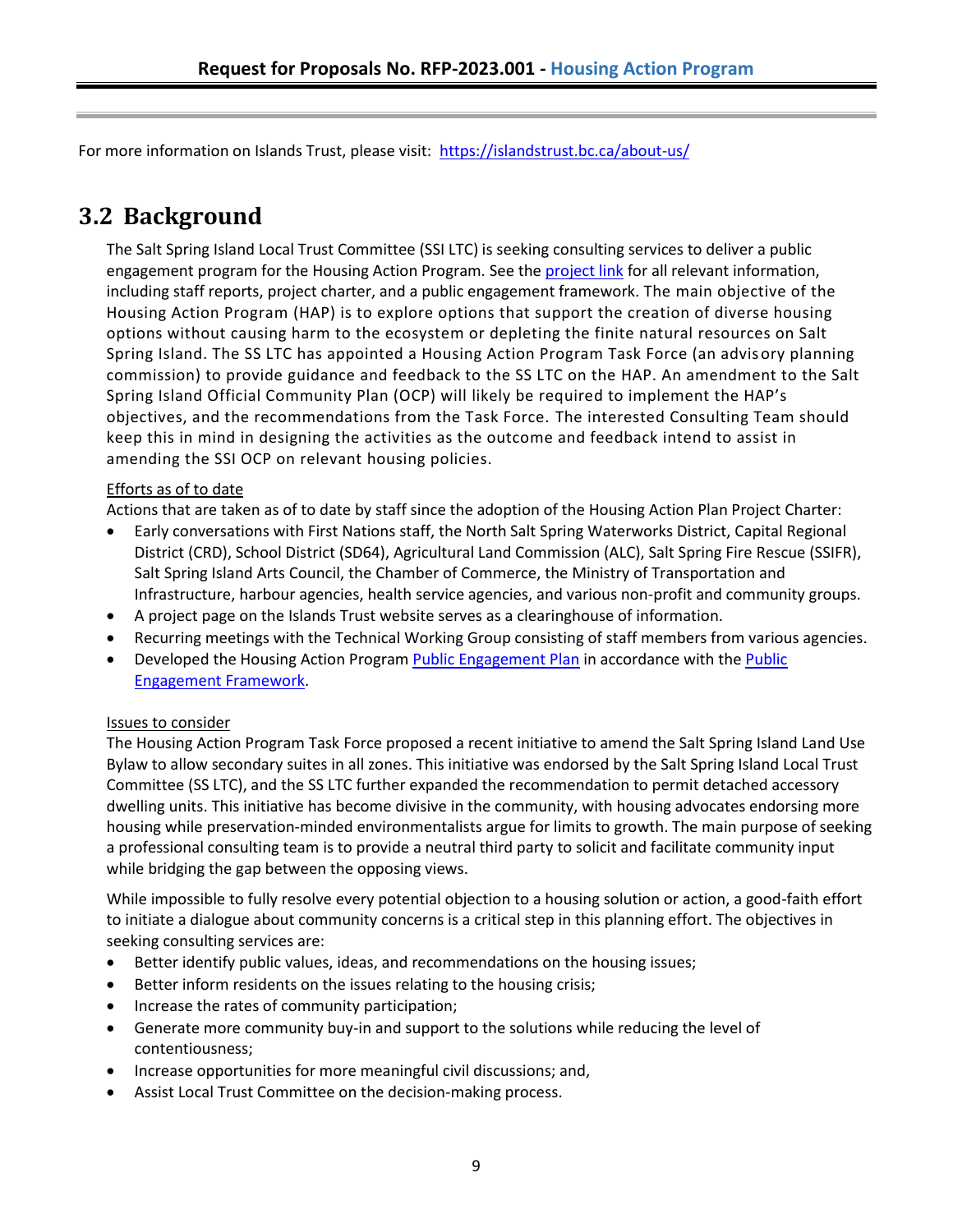## **3.3 Scope of Services**

The **Scope of Services for the contract includes**, but is not limited to, the followings:

- designing public engagement activities;
- providing necessary technologies for interactive engagement process;
- designing brochures, materials, advertisements necessary to promote the engagement activities;
- materials and advertisements will be adaptable for use on Islands Trust website, social media (example: SS Exchange, Facebook, Instagram) and print media;
- submitting required progress reports and final deliverables;
- facilitating engagement activities;
- summarizing the public engagement activities;
- recommending key considerations to the Housing Action Program; and,
- reporting to staff, and the appointed and elected bodies.

The specific tasks identified below intend to provide directions on how to achieve the goals of the public engagement plan; the Local Planning Service (LPS) is open to recommendations from the selected Consulting Team to ensure an effective, efficient and meaningful process to engage with the diverse groups of islanders in the Salt Spring community.

| <b>Selected Consulting Team</b> |                                                                                                                                                                                                                                       | <b>LPS Office</b>                   |                                                                                                                                                                                                                                                                                               |  |
|---------------------------------|---------------------------------------------------------------------------------------------------------------------------------------------------------------------------------------------------------------------------------------|-------------------------------------|-----------------------------------------------------------------------------------------------------------------------------------------------------------------------------------------------------------------------------------------------------------------------------------------------|--|
| $\bullet$<br>$\bullet$          | Participate in an inaugural meeting with LPS Office to<br>discuss Scope of Services<br>Establish recurring meetings schedule,<br>communication methods with LPS Office                                                                | $\bullet$<br>$\bullet$              | Prepare for the inaugural meeting with the<br>Consulting Team to fine-tune the Scope of Services<br>Identify appropriate recurring meetings and<br>communication methods with the Consulting Team                                                                                             |  |
| $\bullet$<br>٠<br>٠             | Review documents related to the Housing Action<br>Program<br>Review OCP, Islands Trust Strategic Plan and relevant<br>documents to appreciate the mandates of the Trust<br>Council<br>Review interrelated projects in order to better | $\bullet$<br>$\bullet$<br>$\bullet$ | Supply relevant documents and information<br>Explain the amendment to the OCP policies relevant<br>to the housing crisis<br>Explain how other relevant projects relate to the<br>Ganges Village planning, the water sustainability, the<br>Coastal Douglas Fir Projects and other LTC housing |  |
| $\bullet$                       | prepare for the designing of the Public Engagement<br>program activities<br>Prepare a draft public engagement activities plan.<br>Discuss with staff and seek input on the engagement<br>activities with HAPTF.                       | $\bullet$<br>$\bullet$              | related projects<br>Review draft engagement activities plan.<br>Administer HAPTF meeting (currently meet 1st<br>Thursday of the month)                                                                                                                                                        |  |
| $\bullet$                       | Finalize the public engagement activities consistent<br>with the Housing Action Program Public Engagement<br>Plan<br>Proposal should include flexibility to respond to<br>needs and changes in the process                            | $\bullet$<br>$\bullet$<br>$\bullet$ | Provide stakeholders, agencies, and community<br>groups contact information<br>Review and provide input on the proposed activities<br>by the Consulting Team<br>Assist in the presentation of the final program to LTC<br>for endorsement                                                     |  |
| $\bullet$                       | Facilitate (including set-up) on-site and web-based<br>public engagement activities identified in the<br>Consulting Team's activities plan<br>When necessary, assist LPS office in other<br>engagement events and activities          | $\bullet$<br>$\bullet$              | Attend public engagement activities hosted and<br>facilitated by the Consulting Team<br>Conduct public engagement events and activities<br>that are not hosted or facilitated by the Consulting<br>Team                                                                                       |  |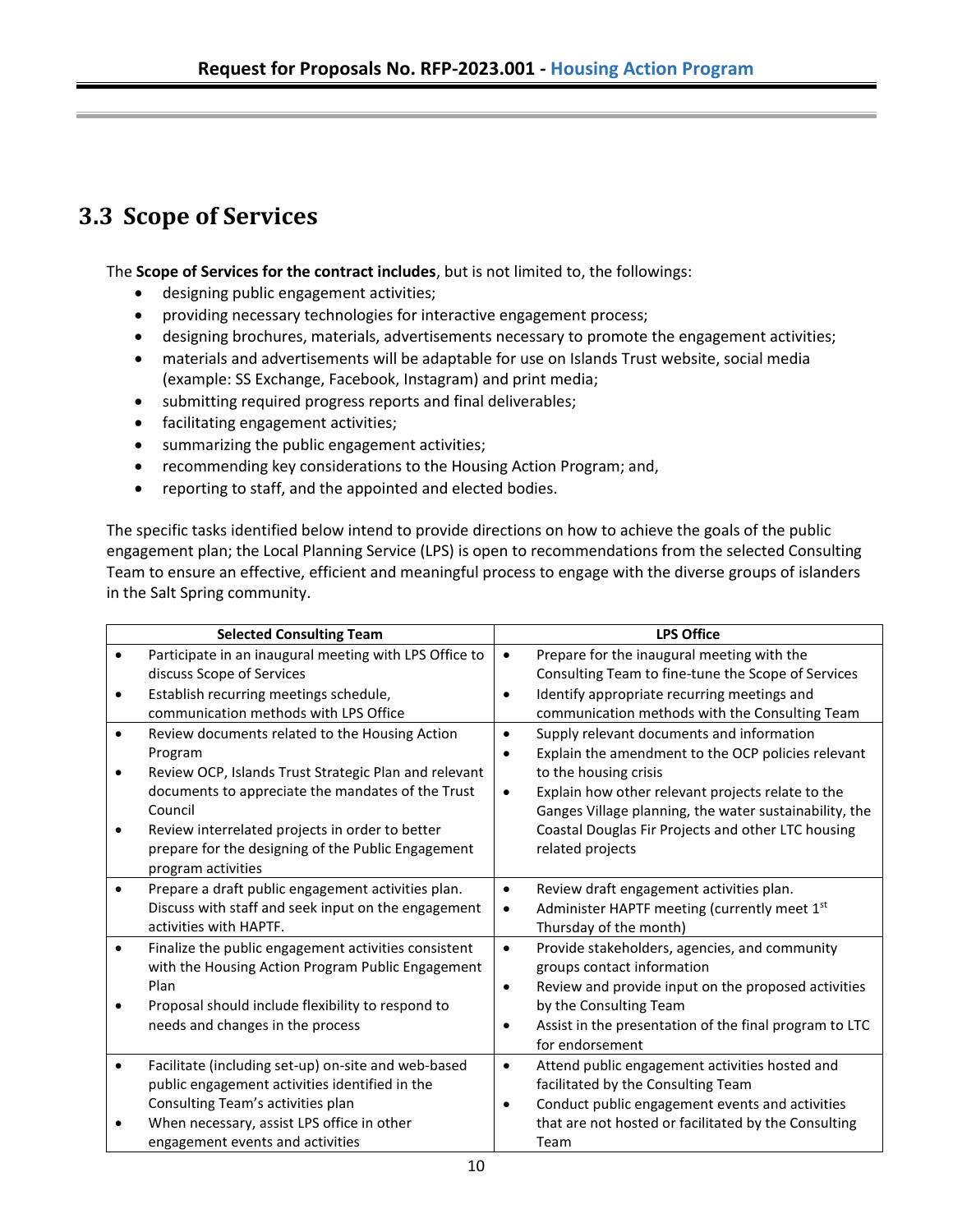|                        | Produce a variety of reporting and data collection<br>mechanisms obtained from the public engagement<br>process, including visual reports and participants<br>geographic information.                                        | $\bullet$              | Review proposed information and offer revision<br>comments                                                                      |
|------------------------|------------------------------------------------------------------------------------------------------------------------------------------------------------------------------------------------------------------------------|------------------------|---------------------------------------------------------------------------------------------------------------------------------|
| ٠<br>٠                 | Public outreach to community groups and general<br>public through face-to-face forums of both small<br>groups and large groups as well as online, including<br>social media<br>Brainstorming and feedback sessions with Task | $\bullet$<br>$\bullet$ | Attend events and activities hosted and facilitated by<br>the Consulting Team<br>Attend brainstorming and feedback sessions     |
|                        | Force/Advisory Planning Commission, and SSI LTC                                                                                                                                                                              |                        |                                                                                                                                 |
| $\bullet$              | Respond to enquiries related to the public<br>engagement process                                                                                                                                                             | $\bullet$              | Respond to enquires on technical and policy<br>questions related to the Housing Action Program                                  |
|                        | Manage online engagement process                                                                                                                                                                                             | $\bullet$              | Approve web-based tools provided by the Consulting<br>Team                                                                      |
| ٠                      | Provide materials and strategic communications for<br>the public engagement process                                                                                                                                          | $\bullet$              | Review all materials produced prior to being<br>published                                                                       |
| ٠                      | Prepare all necessary background documents as part<br>of the public engagement process                                                                                                                                       | $\bullet$              | Provide necessary information and material, and<br>review all documents and material generated by the<br><b>Consulting Team</b> |
| $\bullet$<br>$\bullet$ | Provide summary report on each public engagement<br>activity/event including feedbacks and input<br>collected from the participants<br>Provide recommendations on solutions explored by                                      | $\bullet$              | Review summary reports and provide comments                                                                                     |
| $\bullet$              | the participants<br>Revise reports based on LPS comments                                                                                                                                                                     | $\bullet$              | Present reports or status of public engagement                                                                                  |
|                        | Present to appointed and elected officials                                                                                                                                                                                   |                        | process to appointed and elected officials                                                                                      |
|                        | Recurring meetings with LPS                                                                                                                                                                                                  | $\bullet$              | Recurring meetings with the Consulting Team                                                                                     |

### Progress Reports and Deliverables

- a. A public engagement activities plan consistent with the Housing Action Program Public Engagement Plan and the objectives outlined in the Public Engagement Framework.
- b. Progress reports with due dates to be determined at the inaugural meeting (completion of all deliverables should be by August 30, 2022).
- c. Online public engagement, and other web-based tools as identified in the Public Engagement Program.
- d. Brochures, Ads, and/or posters of project and project-related activities and events.
- e. Reports on analysis and recommendations as identified in the Scope of Services.

# <span id="page-14-0"></span>**4 CONTRACT**

## <span id="page-14-1"></span>**4.1 Contract Terms and Conditions**

Proponents should carefully review the terms and conditions set out in Appendix A, including the Schedules.

The Term of this contract will be from signing (June 2022) to September 6, 2022. The Term may be extended for one additional period of six (6) months, at the sole discretion of the Islands Trust.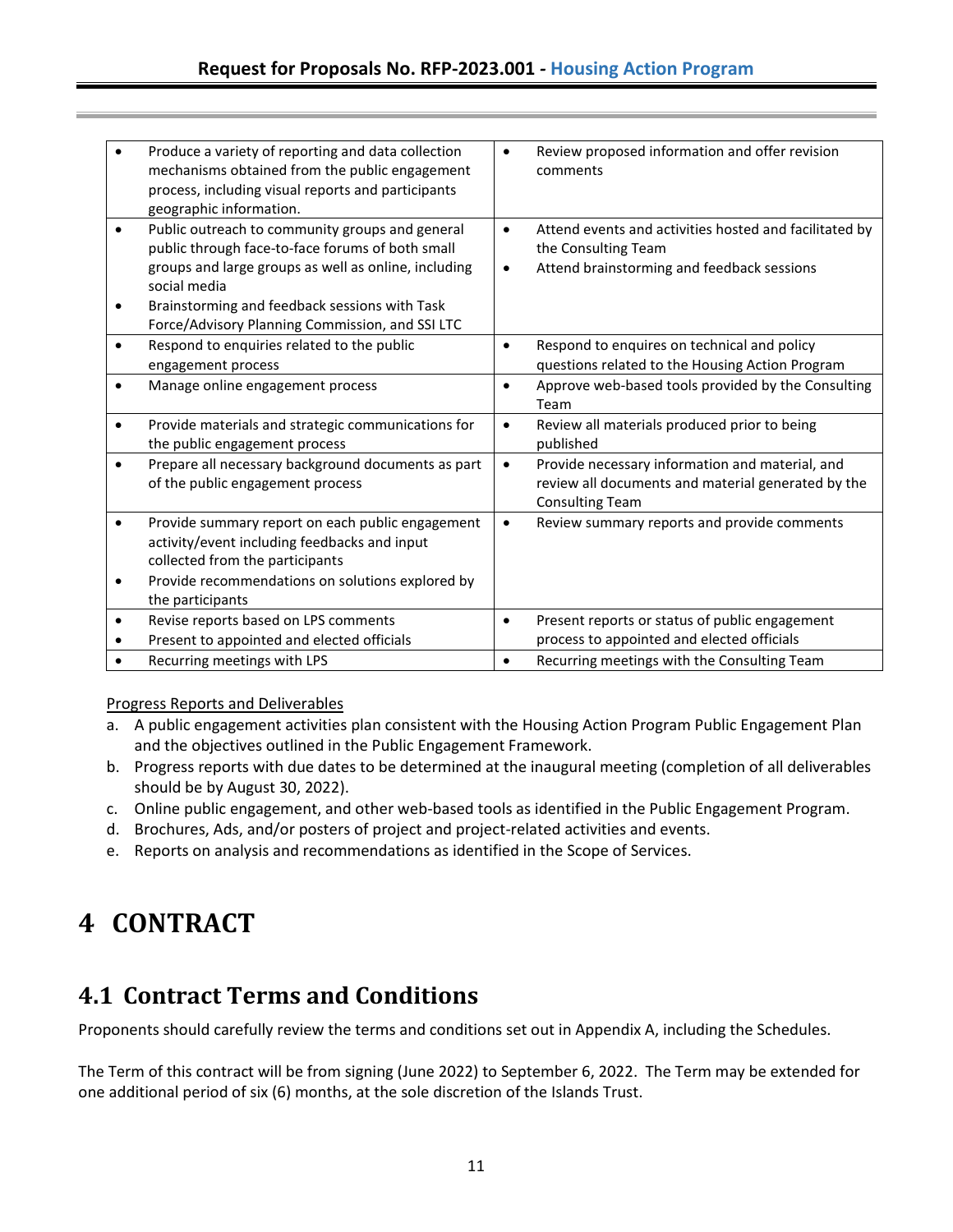## <span id="page-15-0"></span>**4.2 Service Requirements**

The **Contractor's responsibilities** will include the following:

- a. The development of engagement tools and activities to implement the Housing Action Program Public Engagement Plan;
- b. Collaborate with the Housing Action Program Task Force on engagement activities;
- c. Presentation of the final public engagement activities to SSI LTC;
- d. Meet with staff, the task force, and elected officials to review the draft plan, to discuss progress, and to present results;
- e. Prepare and facilitate all public engagement activities and events as identified in the activities plan proposed by the selected Consulting Team;
- f. Conduct the public engagement activities based on methodology, tools, software, or any interactive mediums available for the engagement process;
- g. Report to Islands Trust staff on outcomes and summary of public outreach efforts as identified in the Scope of Services;
- h. Provide technical support, design of the material, and various tools to support the engagement activities; and,
- i. Presentation of the progress and final outcome to the Salt Spring Island Local Trust Committee.

## **4.3 Related Documents**

**Appendix A** – Islands Trust Contract Template

**Key Reference Documents** - the following is not an exhaustive list of material:

[Islands Trust Strategic Plan 2018-2022](https://islandstrust.bc.ca/wp-content/uploads/2020/03/TC_StrategicPlan_2018-2022_Updated-March-2021_FINAL.pdf) [Islands Trust Policy Statement](https://islandstrust.bc.ca/document/islands-trust-policy-statement/) [Housing Action Program](https://webfiles.islandstrust.bc.ca/islands/local-trust-areas/salt-spring/current-projects/Housing%20Action%20Program/1.%20Document%20Library/1_ProjectCharter_Final.pdf) Project Charter [Housing Action Program Public Engagement Framework](https://webfiles.islandstrust.bc.ca/islands/local-trust-areas/salt-spring/current-projects/Housing%20Action%20Program/1.%20Document%20Library/2_PublicEngagementFramework_Final.pdf) [Housing Action Program Public Engagement Plan](https://webfiles.islandstrust.bc.ca/islands/local-trust-areas/salt-spring/current-projects/Housing%20Action%20Program/1.%20Document%20Library/3_PublicEngagementPlan_Final.pdf) [Salt Spring Island Local Trust Committee Official Community Plan Bylaw No. 434, 2008 Schedule "A" Volume](https://islandstrust.bc.ca/wp-content/uploads/2020/10/SS-BL-434_2020-10_OCP_Vol1-2.pdf)  [1: Land Use and Servicing Objectives](https://islandstrust.bc.ca/wp-content/uploads/2020/10/SS-BL-434_2020-10_OCP_Vol1-2.pdf) [First Nations Engagement Principles](https://islandstrust.bc.ca/wp-content/uploads/2020/05/tas_2019-05-10_reconciliationactionplan_pl_final.pdf)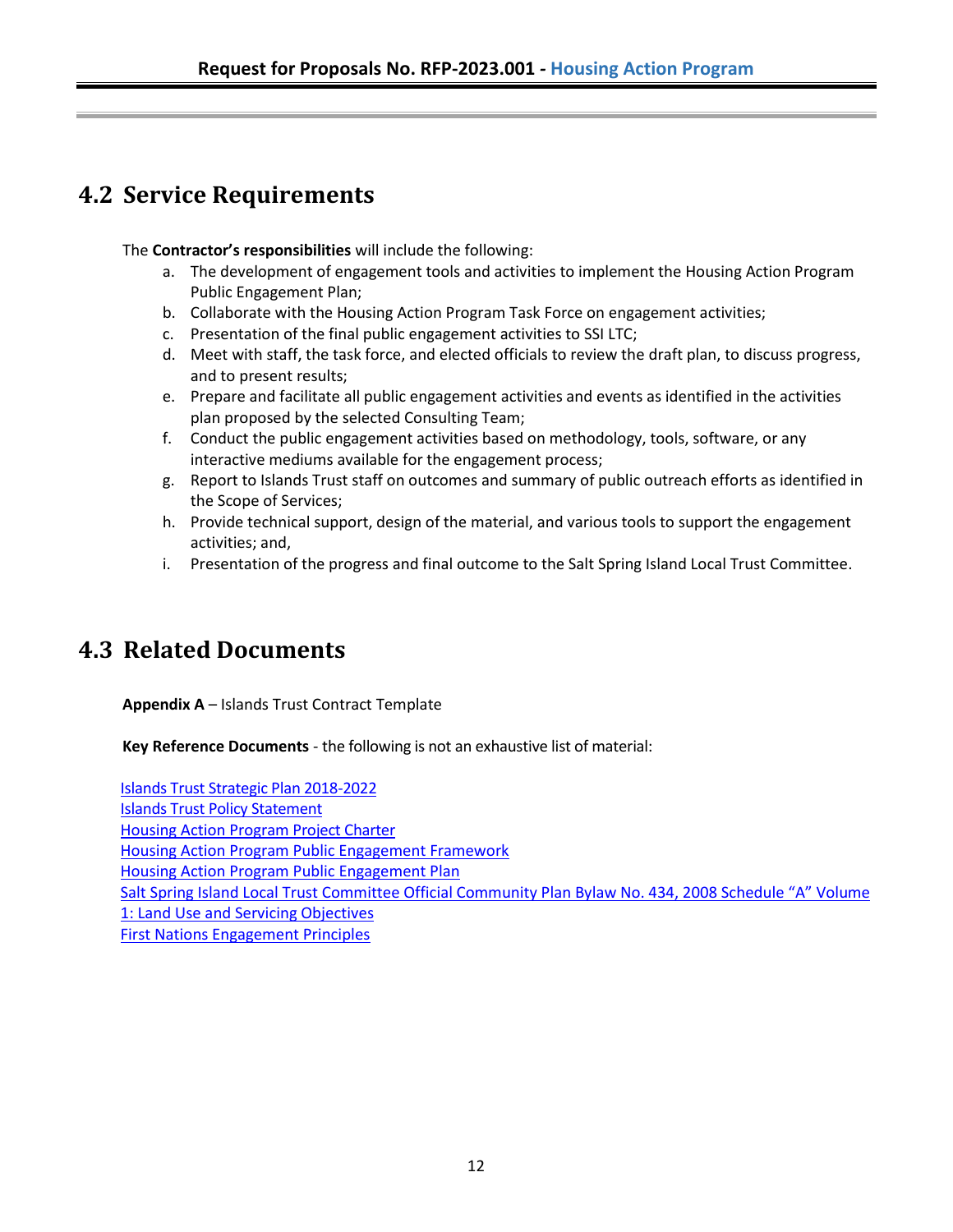# <span id="page-16-0"></span>**5 REQUIREMENTS**

In order for a proposal to be considered, a Proponent must clearly demonstrate that they meet the mandatory requirements set out in Section 7.1 (Mandatory Criteria) of the RFP.

This section includes "Response Guidelines" which are intended to assist Proponents in the development of their proposals in respect of the weighted criteria set out in Section 7.2 of the RFP. The Response Guidelines are not intended to be comprehensive. Proponents should use their own judgement in determining what information to provide to demonstrate that the Proponent meets or exceeds the Province's expectations.

Please address each of the following items in your proposal in the order presented. Proponents may find it helpful to use the individual Response Guidelines as headings for proposal responses.

## <span id="page-16-1"></span>**5.1 Capabilities**

### <span id="page-16-2"></span>**5.1.1 RELEVANT EXPERIENCE:**

The Proponent must demonstrate the capacity, expertise, and knowledge to develop a public engagement strategy for a growing coastal community such as Salt Spring Island. In addition, the Proponent must have the capability to lead the engagement activities that are designed for a diverse population including youth, business communities, low-income families, single parents, and other segments of populations that typically don't have the resources to participate in the engagement process. Consulting Team that possesses an IAP2 certification is encouraged but not required. Experience working with First Nations and dealing with housing issues will be preferable. Strong land use, community planning, and housing policy development background is preferred. Strong public engagement experience, a team that is resourceful, innovative and collaborative is essential.

### <span id="page-16-3"></span>**5.1.2 REFERENCES**

Proponents should provide a minimum of three references (i.e. names and contact information) of individuals who can verify the quality of work provided specific to the relevant experience of the Proponent and of any subcontractors named in the proposal. References from the Proponent's own organization or from named subcontractors are not acceptable.

The Province may in its sole discretion, but is under no obligation to, check Proponent and subcontractor references without first notifying the Proponent or its subcontractors. The Province reserves the right to seek additional references independent of those supplied by the Proponent, including internal references in relation to the Proponent's and any subcontractor's performance under any past or current contracts with the Province or other verifications as are deemed necessary by it to verify the information contained in the proposal and to confirm the suitability of the Proponent.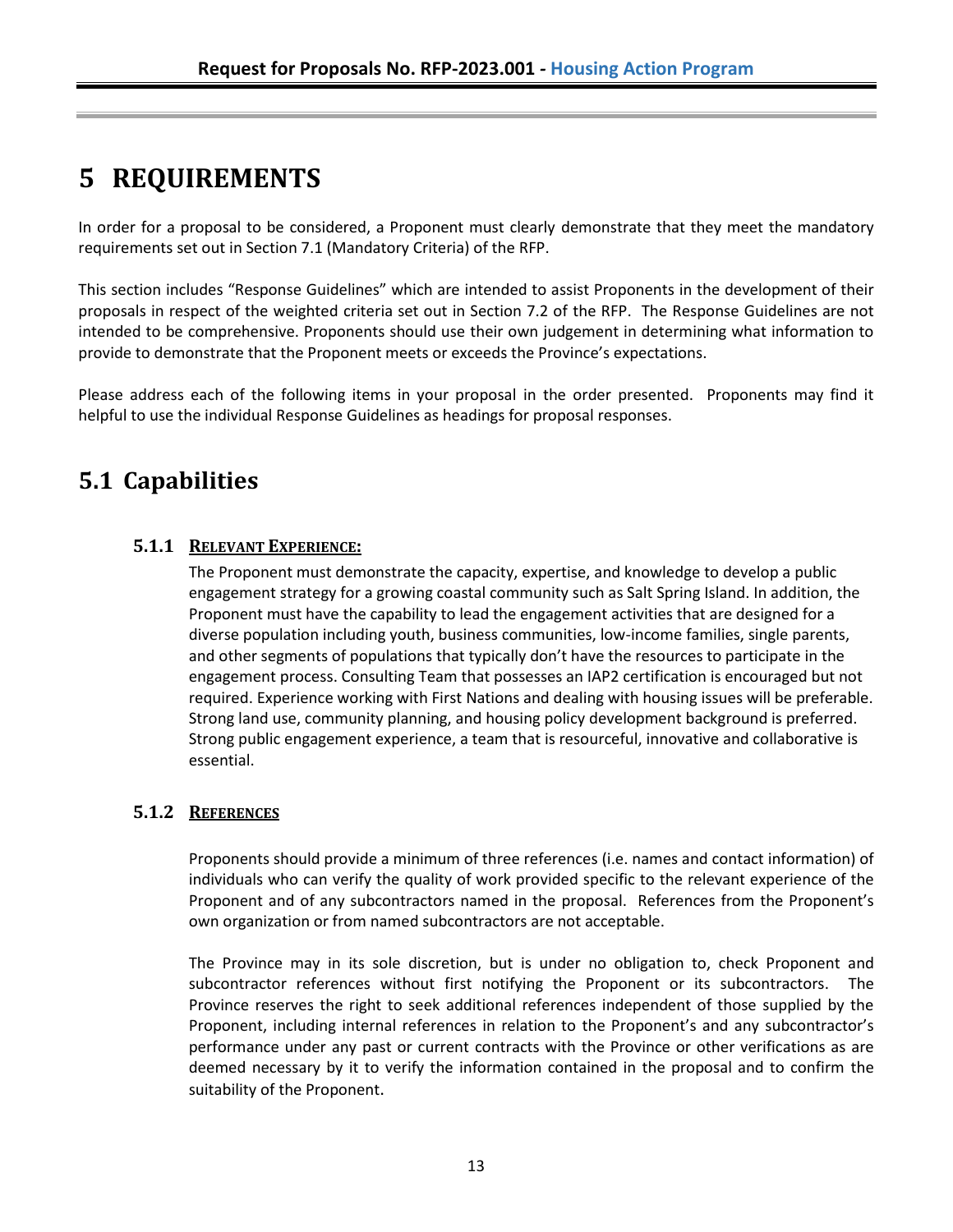Further to the Province's reservation of rights under Section 2.22, if the Proponent is deemed unsuitable by the Province in its sole discretion due to unsatisfactory references, or if the proposal is found to contain material errors, omissions or misrepresentations, the Proponent's proposal may be rejected.

### **Response Guidelines for Capabilities**

- 1. Name a contact person for the Proponent, and include this person's address, phone and fax numbers, and email address. This information will not be evaluated, but will be used to contact the Proponent as required.
- 2. Provide evidence to support the requirements identified in section 5.1.1 above.
- 3. Provide a minimum of three references specific to the experience cited, each of which includes a contact name, phone number and email address.
- 4. Provide resumes of each of the key resources being proposed. The resumes should clearly indicate how the key resources meet the requirements identified in this RFP.

### <span id="page-17-0"></span>**5.2 Approach**

### <span id="page-17-1"></span>**5.2.1 PROJECT MANAGEMENT AND TIMELINES**

The proponent should have a proposed work plan for a three-month public engagement. The workplan must include information that addresses:

- a) Work planning
- b) Managing milestones and deliverables
- c) Detailed timelines

### <span id="page-17-2"></span>**5.2.2 PUBLIC ENGAGEMENT AND COMMUNICATION**

The proponent should have a proposed methodology for public engagement and communication including:

a) Public engagement facilitation

b) Online survey capabilities

- c) Stakeholder (audience) and community groups jurisdictional scan
- d) Designing public engagement processes
- e) Develop communications plans and materials
- f) Collecting qualitative and quantitative data/feedback from participants
- g) Reporting

### **Response Guidelines for Approach**

Explain the proposed methodology in 5.2.1 and 5.2.2. including timelines, risks, issues, and assumptions.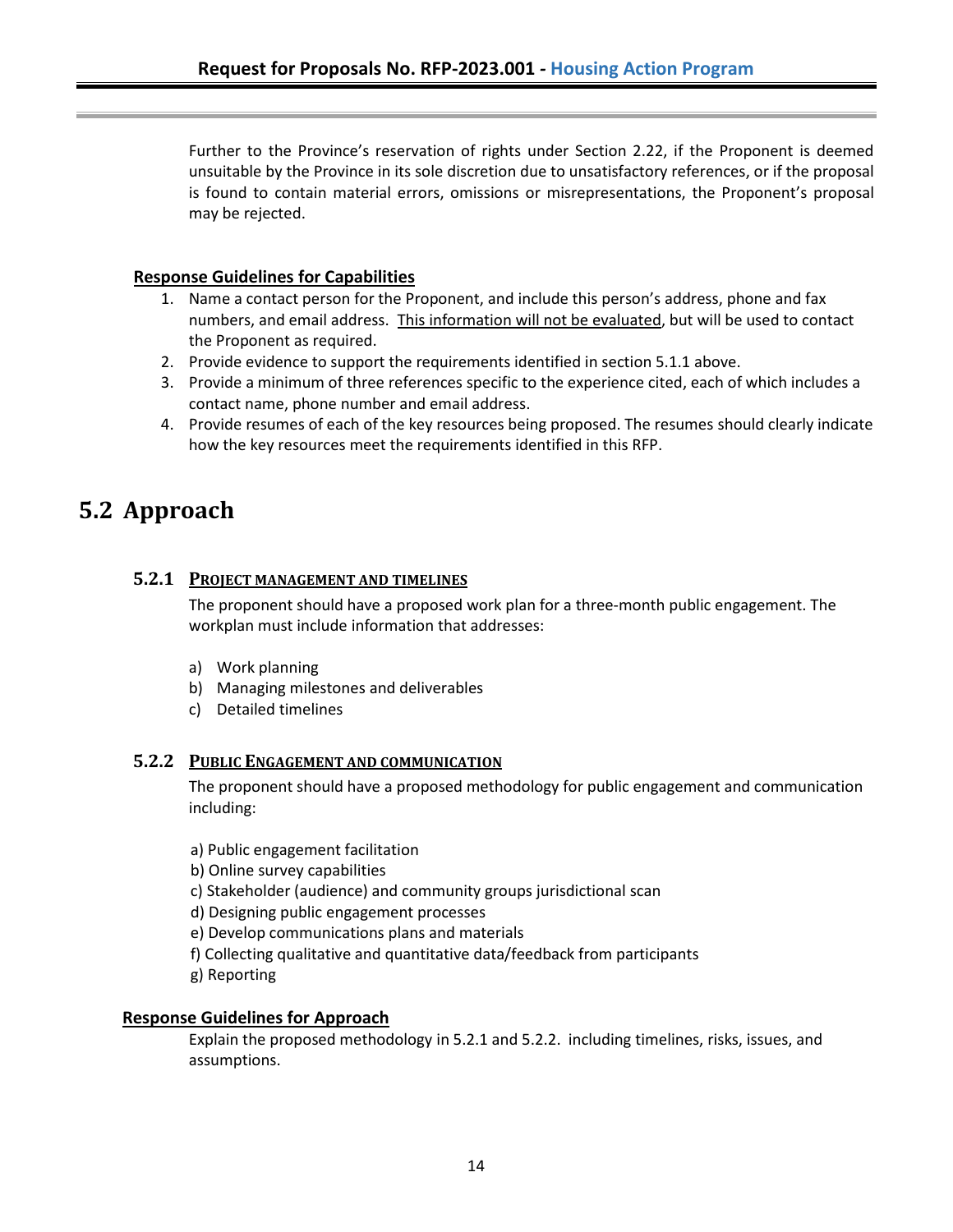### <span id="page-18-0"></span>**5.3 Price**

Prices quoted will be deemed to be:

- a) in Canadian dollars;
- b) inclusive of duty, FOB destination, and delivery charges where applicable; and
- c) exclusive of any applicable taxes.

### **Response Guidelines for Price**

Provide a firm, fixed, all-inclusive price for all services proposed. Islands Trust will not pay for any costs or expenses not included in the price, unless otherwise expressly provided. Provide cost details in alignment with the stages found in 3.3 Scope of Service.

# <span id="page-18-1"></span>**6 PROPOSAL FORMAT**

Proponents should ensure that they fully respond to all requirements in the RFP in order to receive full consideration during evaluation.

The following format, sequence, and instructions should be followed in order to provide consistency in Proponent response and ensure each proposal receives full consideration. All pages should be consecutively numbered.

- a) Signed cover page (see section 7.1 Mandatory Criteria).
- b) Table of contents including page numbers.
- c) A short (two three page) summary of the key features of the proposal and project team and how they work with clients.
- d) The body of the proposal, including pricing, i.e. the "Proponent Response".
- e) Appendices, appropriately tabbed and referenced.
- f) Identification of Proponent (legal name).
- g) Identification of Proponent contact (if different from the authorized representative) and contact information.

# <span id="page-18-2"></span>**7 EVALUATION**

Evaluation of proposals will be by a committee formed by Islands Trust and may include employees and contractors of the Province and other appropriate participants.

The Islands Trust's intent is to enter into a Contract with the Proponent who has met all mandatory criteria and minimum scores (if any) and who has the highest overall ranking.

Proposals will be assessed in accordance with the entire requirement of the RFP, including mandatory and weighted criteria.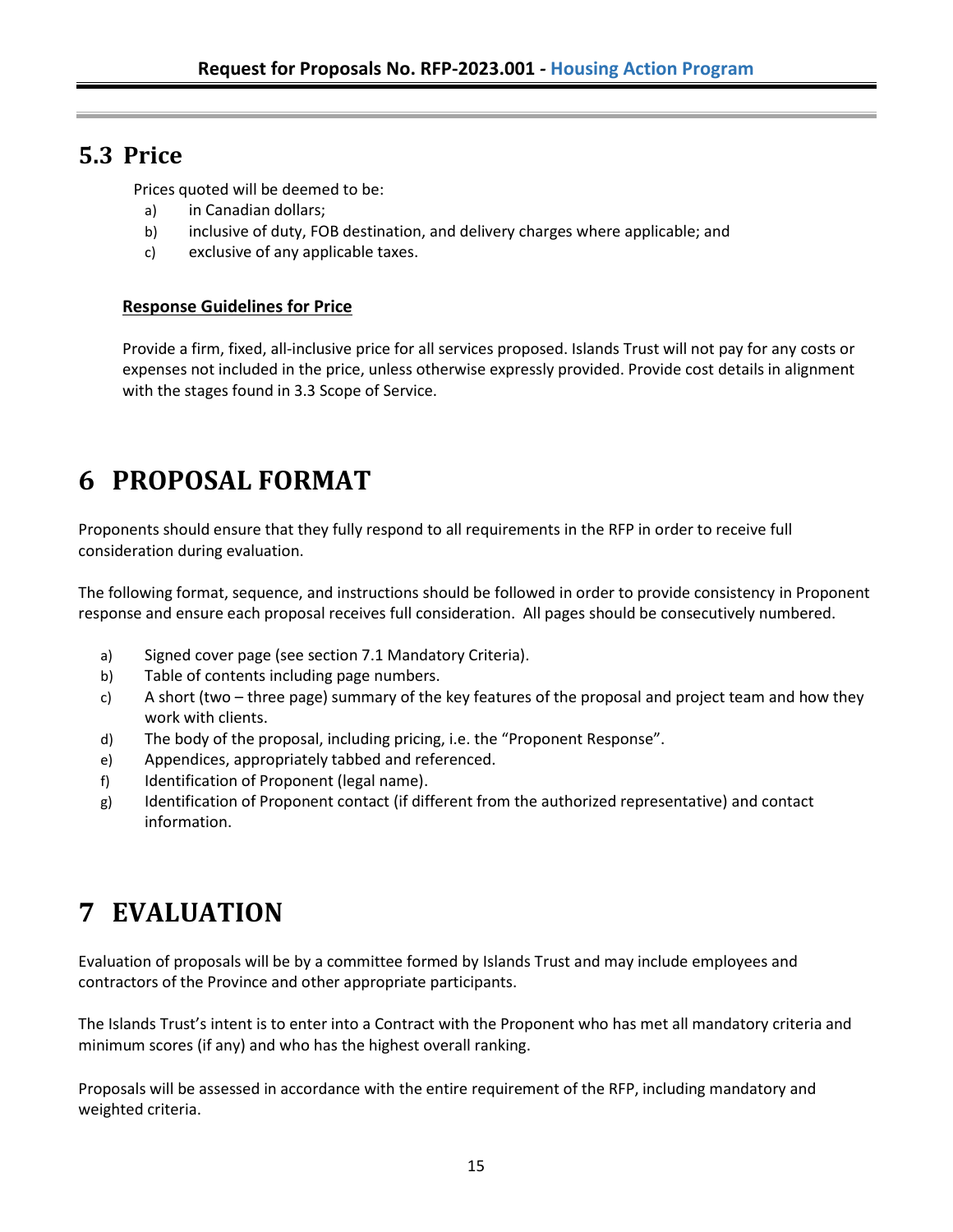## <span id="page-19-0"></span>**7.1 Mandatory Criteria**

Proposals not clearly demonstrating that they meet the following mandatory criteria will be excluded from further consideration during the evaluation process.

| <b>Mandatory Criteria</b>                                                                  |  |
|--------------------------------------------------------------------------------------------|--|
| The proposal must be received at the Closing Location before the Closing Time.             |  |
| The proposal must be in English.                                                           |  |
| The proposal must be submitted using one of the submission methods set out on the          |  |
| cover page of the RFP and in accordance with Section 2.3.                                  |  |
| The proposal must either (1) include a copy of the cover page that is signed by an         |  |
| authorized representative of the Proponent or (2) otherwise identify the RFP, identify the |  |
| Proponent and include the signature of an authorized representative of the Proponent       |  |
| that confirms the Proponent's intent to be bound, or (3) be submitted by using the e-      |  |
| bidding key on BC Bid (if applicable) in accordance with the requirements set out in       |  |
| Section 2.2.                                                                               |  |

## <span id="page-19-1"></span>**7.2 Weighted Criteria**

Proposals meeting all of the mandatory criteria will be further assessed against the following weighted criteria.

| <b>Weighted Criteria</b>                                                             |     |  |
|--------------------------------------------------------------------------------------|-----|--|
| Understanding of the scope of the work, the deliverables of the public               | 15  |  |
| engagement activities, and the timeframes required.                                  |     |  |
| Experience that demonstrates project management and meaningful facilitation of<br>2. | 20  |  |
| community engagement as they relate to government bureaucracy, housing               |     |  |
| policies, community and land use planning.                                           |     |  |
| Demonstrated qualifications of members on the team.<br>3.                            | 20  |  |
| Relevant examples of recent work performing services of similar size and<br>4.       | 15  |  |
| complexity and references.                                                           |     |  |
| Proposed Work Plan that includes Timelines.<br>5.                                    | 20  |  |
| Price (all-inclusive fixed price).<br>6.                                             | 10  |  |
| TOTAL                                                                                | 100 |  |

## <span id="page-19-2"></span>**7.3 Price Evaluation**

Price will be evaluated using the following formula:

(Lowest price/your price)\*points available